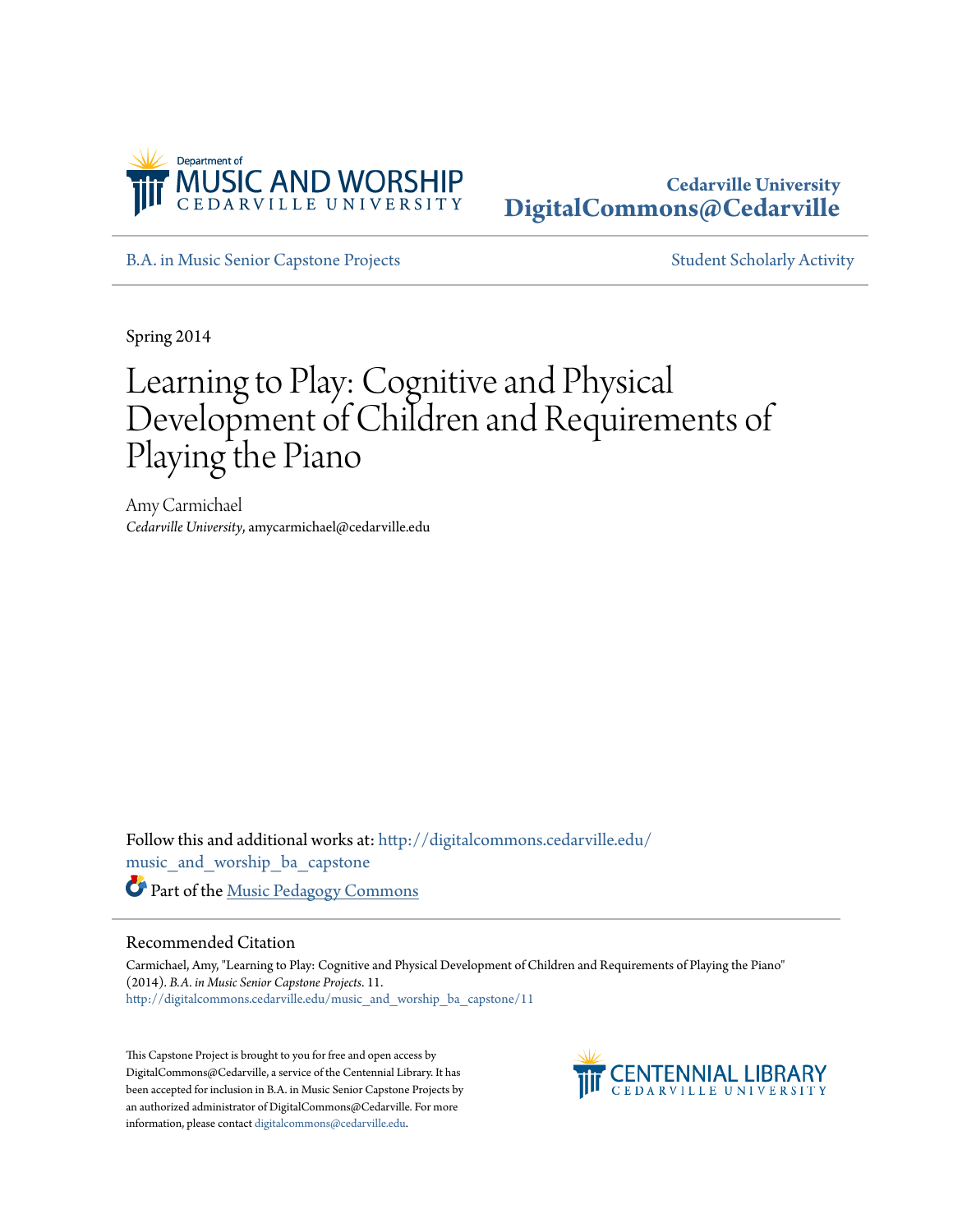### **Learning to Play: Cognitive and Physical Development of Children and Requirements of Playing the Piano**

Musical learning and performance have traditionally been understood as the process of cognitive ability and physical action. If a musician lacks or is underdeveloped in one of these areas, it will either be harder or almost impossible to create music. In this paper, I will focus on the connection between them. Cognitive ability and knowledge increases with age as we gain more facts and experiences. Likewise, a child's physical abilities expand and become more advanced with age. There is an increasing amount of evidence that links cognitive abilities and physical developments in children's development.

I will present research on cognitive and physical development in children between the ages of five to ten years, the usual age range that children start piano lessons. This research will be framed by a brief summary of developmental theories that are currently held in the field of music instruction and Piaget's four stages of cognitive development. I will present this information in the context of teaching piano in a private setting, but I believe many, if not all, the principles presented could apply to other settings where music is taught. Piano, like other instruments, involves multiple and simultaneous requirements from a child cognitively and physically. It is important to understand the cognitive and physical skills of experienced pianists because they constitute the goals for students and teachers. The next section will cover the stages of musical learning before the age of five. Children should complete these stages before starting piano lessons. The final section of this paper provides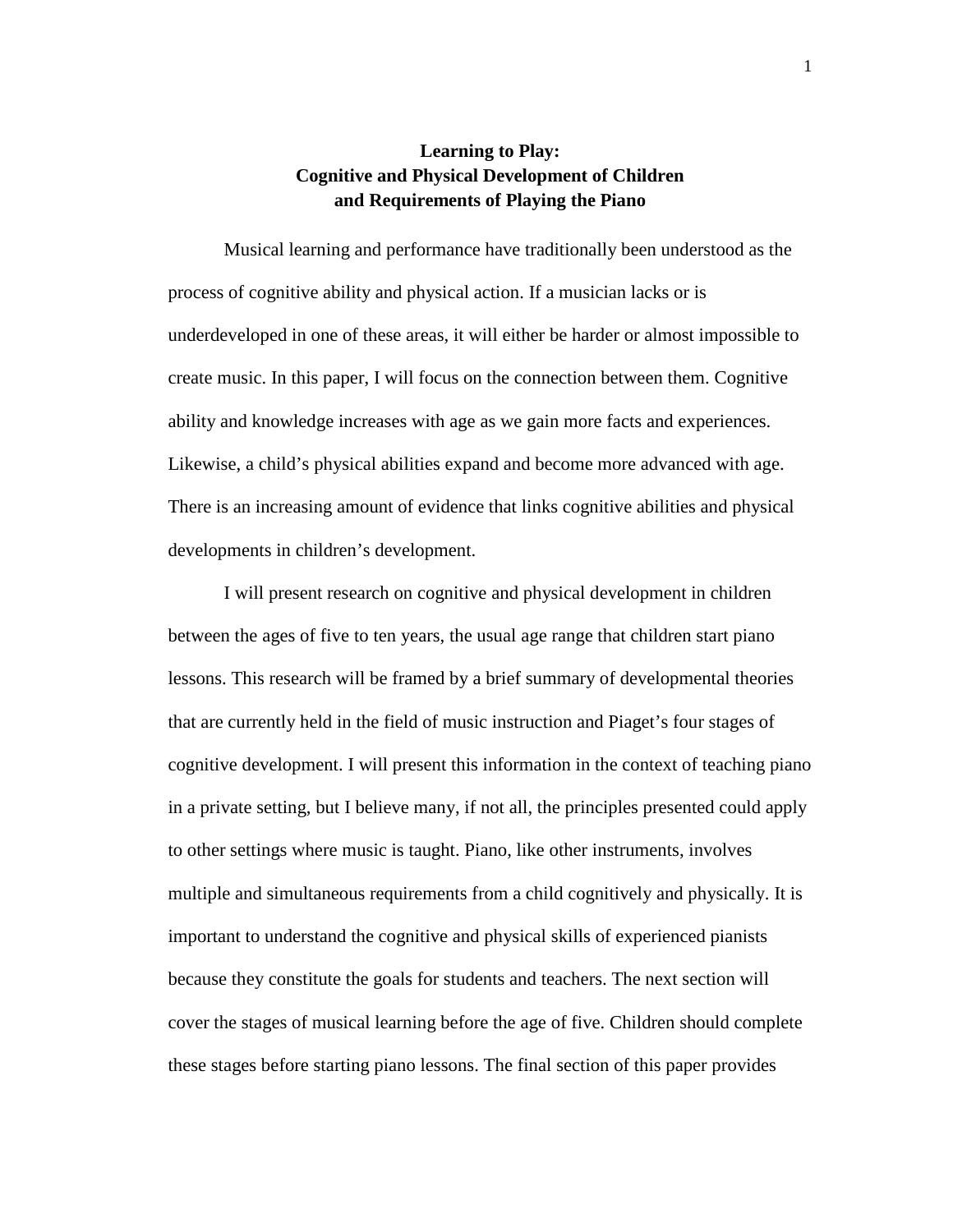information of what a typical child between the ages of five to ten is musically capable of learning. Through this discussion, I expect that the important connection between cognitive and physical abilities in studying piano will become clear and that this connection will provide insight in teaching strategies.

#### **Important Terms**

There are a few terms to define before going further. The terms *normal* or *average* will be used throughout this discussion. Defining these terms has turned out to be rather difficult for the education community because each child comes into a learning environment with a different background, learning style, musical goals and motivation, musical aptitude, and cognitive and physical development.

For example, a child named Annie might come to you for lessons. Her parents also took piano lessons when they were children and still play for enjoyment. She is a visual learner, wants to play, seems to have a very good memory for tunes and can already pick them out on the piano. Another child named James might come to you with a musical background that is mostly defined by listening to pop music on his iPod. He is a kinesthetic learner and seems to be able to keep a steady rhythm. Plus, he also wants to play. Are both of these children normal or average? If the terms we are using are understood as a category that contains many facets, the answer is yes.

The definition used in this paper encapsulates a large range of skills and talents. The terms are only useful to the teacher and to the student as a range and not a short-sighted definition. There probably is not a child that is completely normal or average because each child will struggle in one area while excelling in others. The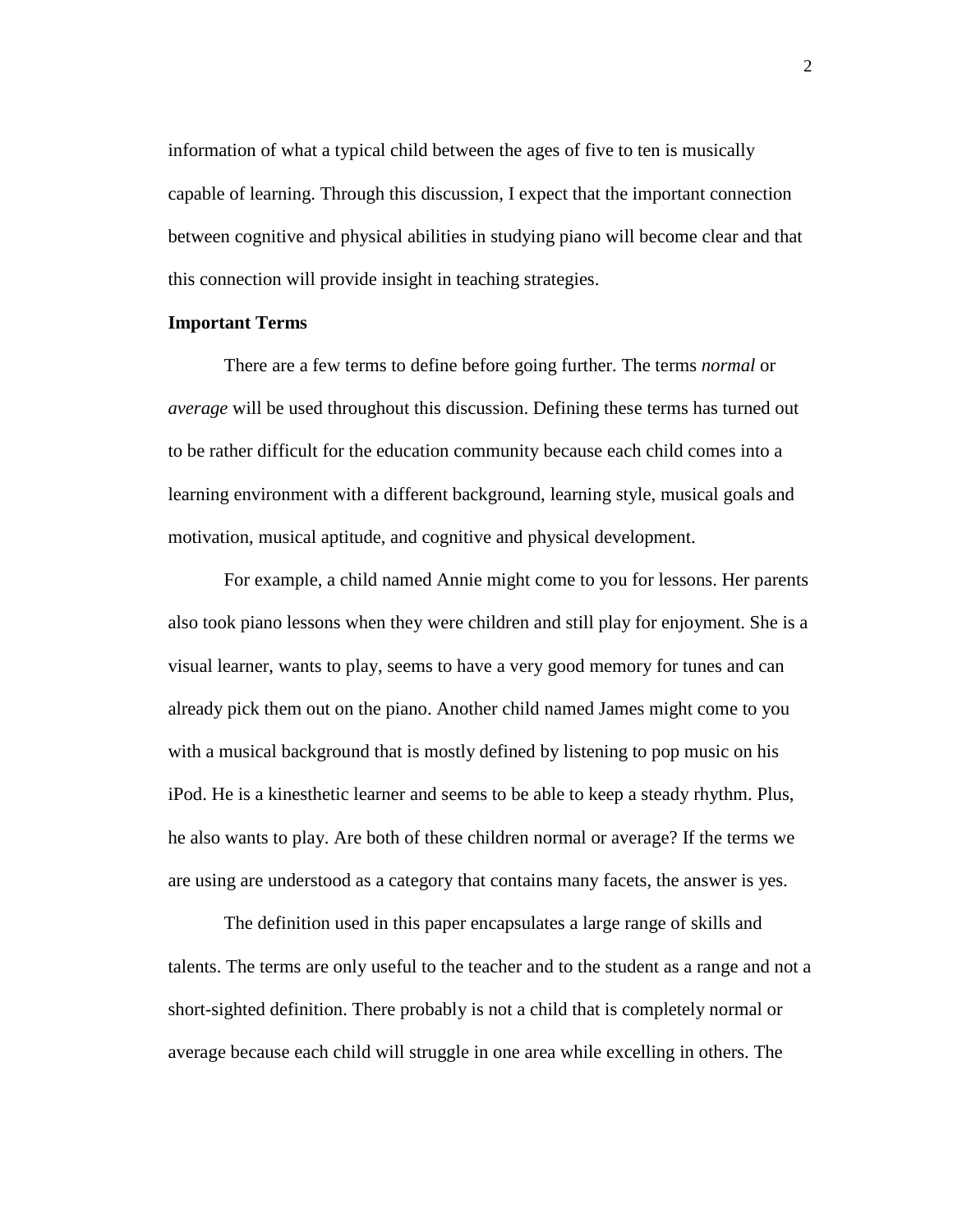role of the teacher is to find the weak and strong areas of each child, work with the child to strengthen the weak areas, and at the same time, build upon the child's strong areas.

Other definitions are needed for a set of terms that are used to describe brain development and the brain's interaction with its environment. This set of terms includes critical periods, optimal periods, windows of opportunity, and plasticity. Unfortunately, these terms are often confused or misused. While these terms are useful in musical development, much more research is needed to understand their impact.<sup>[1](#page-3-0)</sup>

A *critical period* is considered to be a narrow period of time when the brain is open to a particular stimulus. If this period is missed, there may be stunted growth or no growth at all. "Missing a critical period in learning would be as if you were playing the solo triangle part in a symphony and didn't play your quarter note after the 30 measures [of] rest. You missed your chance and the triangle is no longer needed or useful."[2](#page-3-1) A critical period could be called a *sensitive period*. [3](#page-3-2) Comparing a critical period to an *optimal period*, the latter is a specific time when learning becomes easier or comes faster.<sup>[4](#page-3-3)</sup> Learning still can happen outside of an optimal period, but it will just take more time and effort. The term *window of opportunity* is the more general time frame that encapsulates the critical and optimal periods. The

<span id="page-3-0"></span><sup>1</sup> Richard Colwell, ed., *MENC Handbook of Musical Cognition and Development* (Oxford: Oxford University Press, 2006), 20.

<span id="page-3-1"></span><sup>2</sup> Ibid., 19.

<span id="page-3-2"></span><sup>3</sup> Sandra Aamodt and Sam Wang. *Welcome to your Child's Brain* (New York: Bloomsbury, 2011), 40.

<span id="page-3-3"></span><sup>4</sup> Colwell, *Musical Cognition and Development,* 20.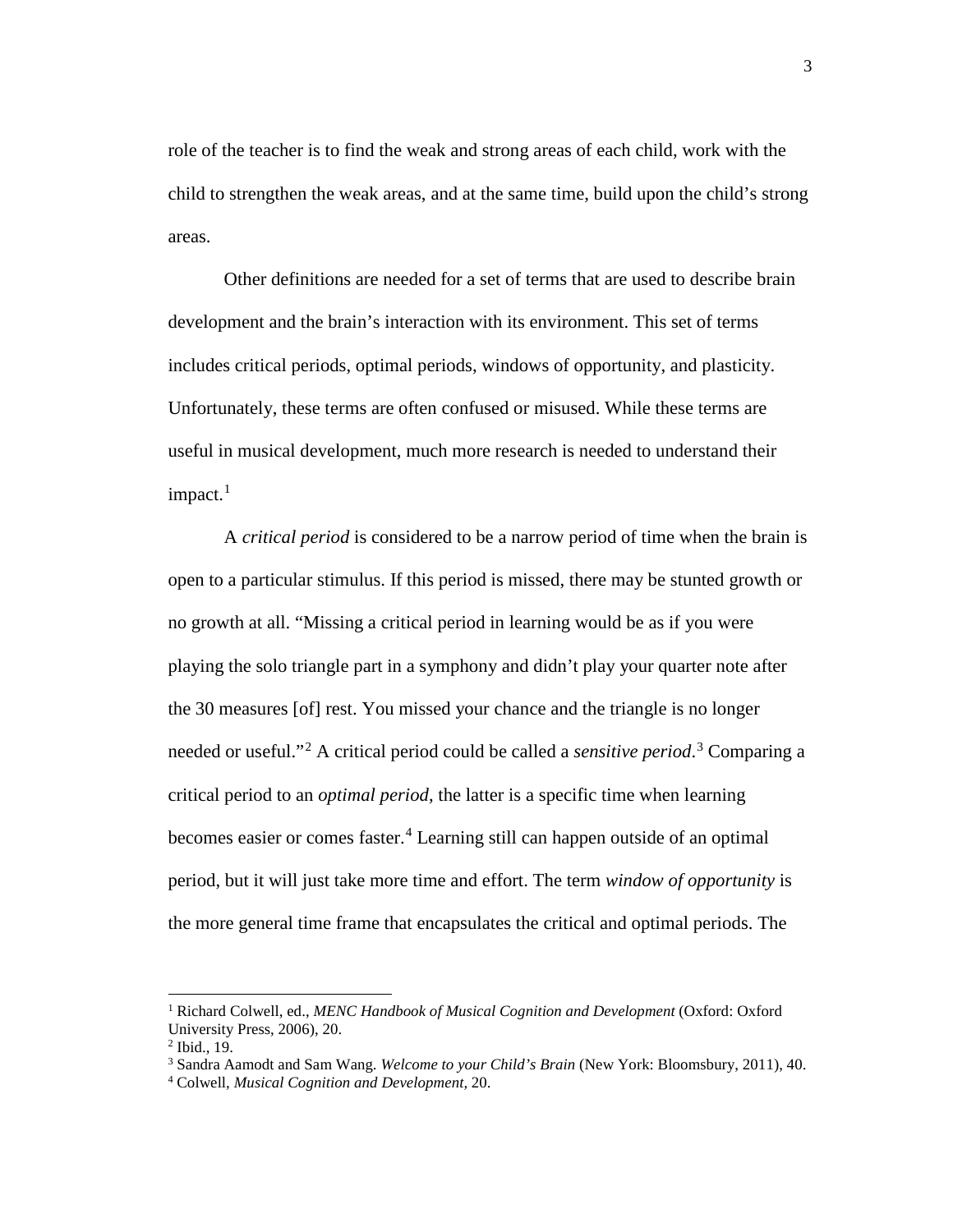last term in the set, *plasticity*, is concerned with how easy it is to modify the physical structure of the brain. The easier it is to modify the brain, the more plasticity the brain has. [5](#page-4-0)

#### **Overview of the Brain**

Performing music uses large sections of the brain. It is important to cover the basic parts of the brain that are active in music performance to allow for the understanding of the connection between the physical and cognitive aspects. While the brain has been studied for many years, there are many things that we do not understand, but even our small glimpses into the structure of the brain have provided information about how musicians learn. There have been numerous studies comparing professional musicians to beginning students. The structure of professional musicians' brains is of interest to neuroscientists because of the intensive practice they do and their ability to discriminate between musical sounds. These aspects of being a professional musician show the plasticity of the brain. [6](#page-4-1) "These two particularities make the musician's brain a fascinating experimental object for increasing our understanding of how a limited difference in learning experience can change brain structure."<sup>[7](#page-4-2)</sup>

<span id="page-4-0"></span><sup>5</sup> Colwell, *Musical Cognition and Development,* 21.

<span id="page-4-1"></span><sup>6</sup> Michel Habib and Mireille Besson, "What Do Music Training and Musical Experience Teach Us about Brain Plasticity?" *Music Perception: An Interdisciplinary Journal* 26, no. 3 (2009): 279, http://www.jstor.org/stable/10.1525/mp.2009.26.3.279.

<span id="page-4-2"></span><sup>7</sup> Habib and Besson, 279.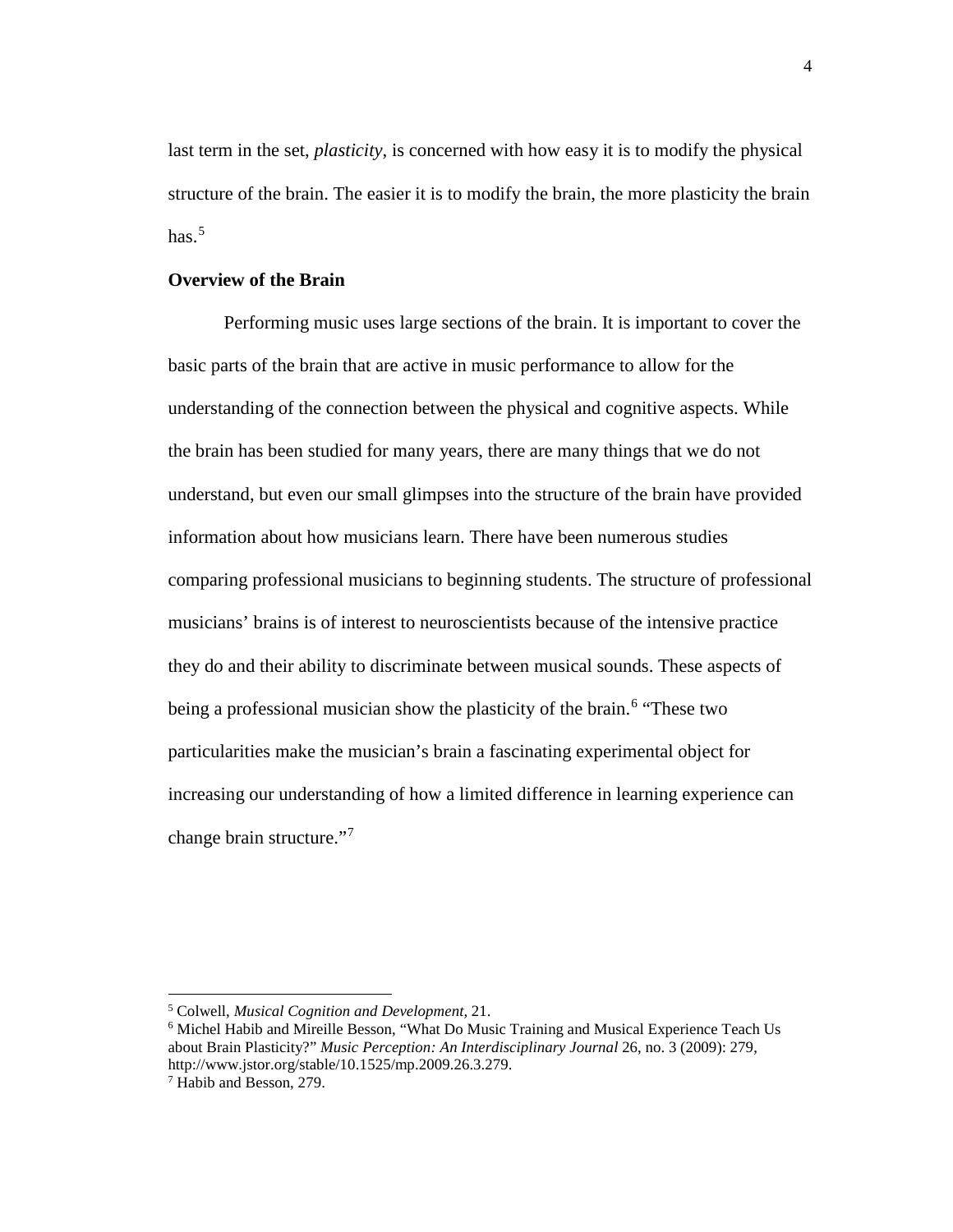Older research tended to focus on the regions of the brain that seemed apparently linked to understanding music such as the auditory cortex in the temporal lobe.

The last decade has seen an explosion of scientific research into the neural basis of music, revealing that different aspects of musical processing recruit almost all regions of the brain—including prefrontal cortex, premotor cortex, motor cortex, somatosensory cortex, temporal lobes, parietal cortex, occipital cortex, cerebellum, and limbic regions including the amygdala and thalamus—unlike any other stimulus or cognitive process.<sup>[8](#page-5-0)</sup>

Although the whole brain is affected by music performance, there are certain areas of the brain that are more affected than others. "Musicians' brains are morphologically different from those of non-musicians, particularly in the auditory and motor cortical areas and the cerebellum."<sup>[9](#page-5-1)</sup> Recent research is finding that studying music requires almost the entire brain, unlike any other academic studies, professions, and other activities.

One question to consider is why producing music requires so much of the brain compared to other activities. Katie Overy and Istvan Molnar-Szakacs, both of whom have been published numerous times on the subject of music and mirror neuron system, argue that music is more than an auditory signal to the brain. "In a recent model of emotional responses to music…we proposed that music is perceived not only as an auditory signal, but also as intentional, hierarchically organized sequences of expressive motor acts behind the signal; and that the human mirror

<span id="page-5-0"></span><sup>8</sup> Katie Overy and Istvan Molnar-Szakacs, "Being Together in Time: Musical Experience and the Mirror Neuron System," *Music Perception: An Interdisciplinary Journal* 26, no.5 (2009): 490, http://0 www.jstor.org.library.cedarville.edu/stable/10.1525/mp.2009.26.5.489.

<span id="page-5-1"></span><sup>9</sup> F. Clifford Rose, ed., *Neurology of Music* (London: Imperial College Press, 2010), 63-64.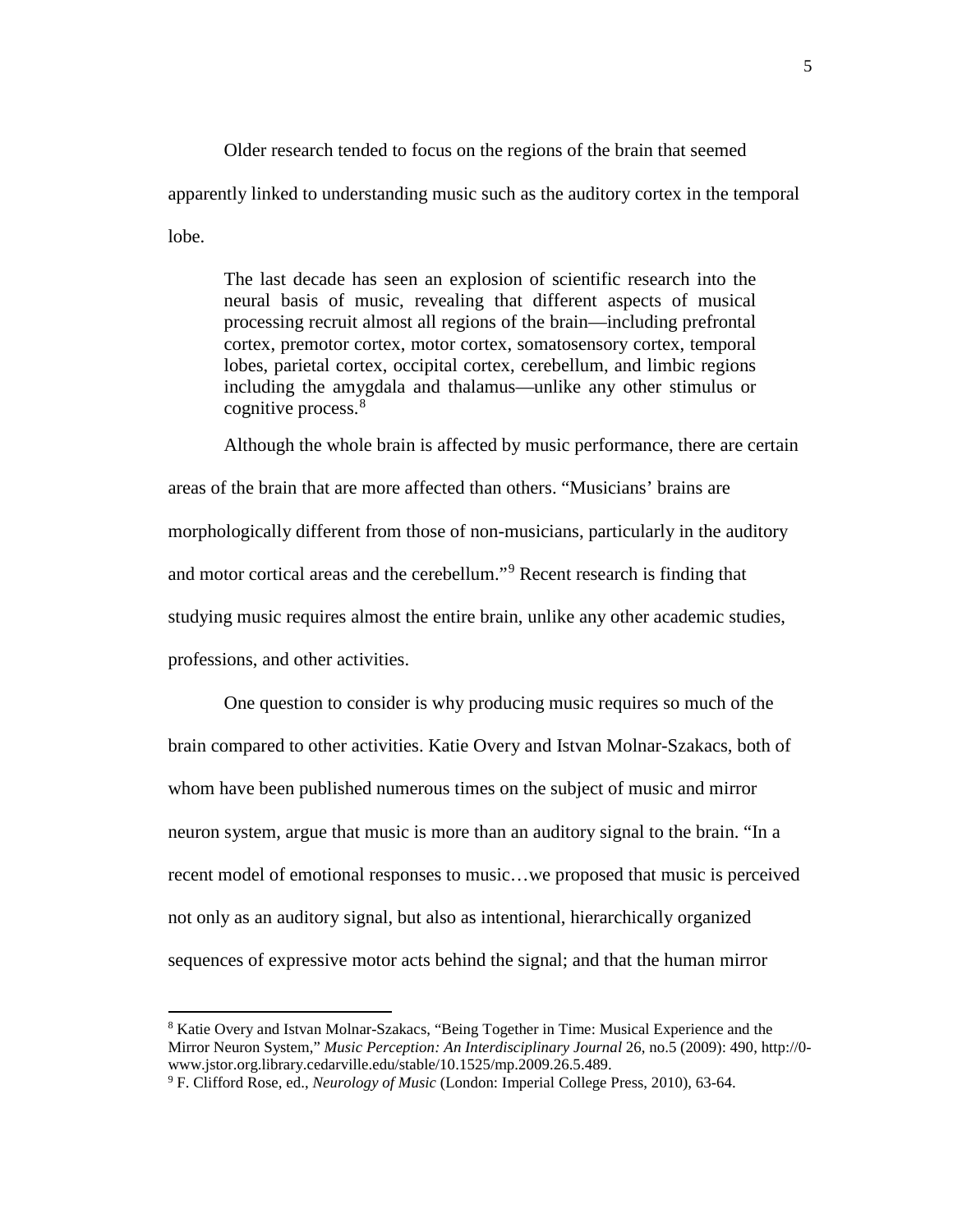neuron system allows for core presentation and sharing of a musical experience between agent and listener."[10](#page-6-0) When a musician produces music he is not only receiving the aural feedback, but also information about how he physically made those sounds. Later on in the article, Overy and Molnar-Szakacs state that "music is clearly not just a passive, auditory stimulus"; rather it is "an engaging, multisensory, social activity."<sup>[11](#page-6-1)</sup>

#### **Developmental Theories**

Developmental theories impact how teachers think and how they teach their students. Sometimes teachers are not familiar with the titles or creators of these theories, but they are impacted nonetheless. It is important to understand these theories when dealing with children because of the influence teachers have upon their students.

Unfortunately, to provide a comprehensive summary of even the main developmental theories that impact the keyboard pedagogical world would not be possible in this limited paper. For this discussion, it should suffice to have a brief summary of the methods to categorize the many developmental theories and of Piaget's stages of cognitive development. It is important to remember that "learning is a complex phenomenon, and our understanding of learning has been shaped over a considerable period of time. Our conceptualizations of learning are situated within the particular historical and epistemological traditions that give them meaning."<sup>[12](#page-6-2)</sup>

<span id="page-6-0"></span><sup>&</sup>lt;sup>10</sup> Overy and Molnar-Szakacs, 489.<br><sup>11</sup> Overy and Molnar-Szakacs, 489.

<span id="page-6-1"></span>

<span id="page-6-2"></span><sup>12</sup> Richard Colwell and Peter R. Webster, eds., *MENC Handbook of Research on Music Learning. Vol.* 

*<sup>1,</sup> Strategies* (Oxford: Oxford University Press, 2011), 6.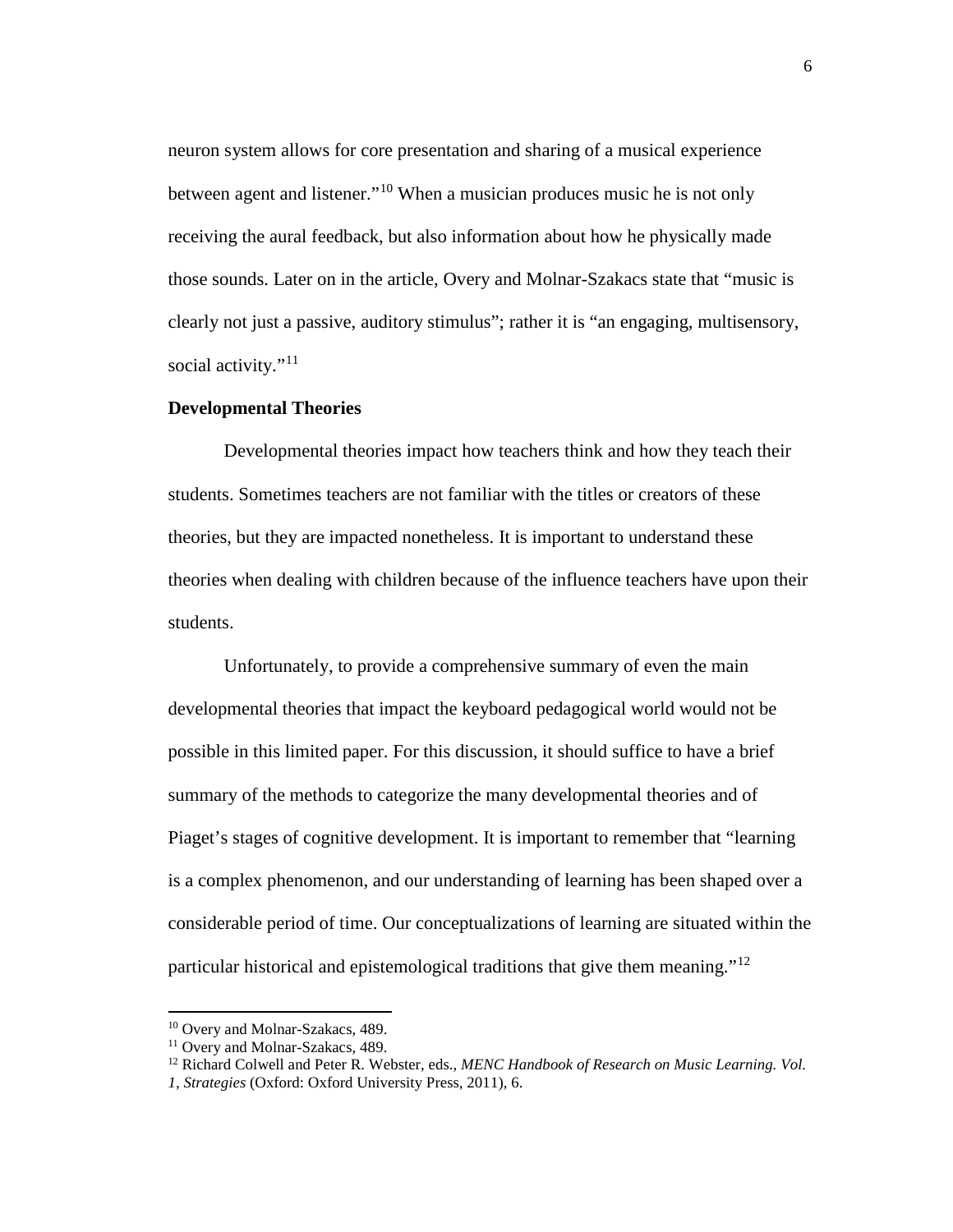There are many different categories of developmental theories. MENC, in its handbook *Research on Music Learning,* looks at two of them. The first method has five categories: conceptual analysis, behavioral, constructivist, computational, and connectionist.[13](#page-7-0) The second method categorizes the theories by the varieties of learning styles: verbal information, intellectual skills, motor skills, attitudes, and cognitive strategies.<sup>[14](#page-7-1)</sup> It is important to understand that "different views of music learners are grounded in different assumptions, and these assumptions construct music learners as individuals in a particular way."[15](#page-7-2) While the similarities between the different theories are useful, the differences between them might be more so. Each difference brings to light a facet that the other theories neglected.

Jean Piaget's stages of cognitive development continue to hold a large sway in pedagogical circles. There are four developmental stages that Jean Piaget found.[16](#page-7-3) Because these are broad categories, they are helpful in providing a big picture for a normal child's development. The first stage, called *sensorimotor*, occurs from before birth to around two years of age and involves learning that is characterized by sensory experience and by reflexes. The *preoperational* stage happens between the ages of two and seven years. The child only has concrete understanding and irreversible reasoning at his disposal. Children have trouble understanding and learning using techniques that are not concrete. Verbal instruction is not considered the best form of

<span id="page-7-0"></span><sup>13</sup> Colwell and Webster, *Research on Music Learning,* 6.

<span id="page-7-1"></span><sup>14</sup> Ibid.

<sup>15</sup> Ibid., 7.

<span id="page-7-3"></span><span id="page-7-2"></span><sup>16</sup> William J Stinson, ed., *Moving and Learning for the Young Child* (Reston: American Alliance for Health, Physical Education, Recreation, and Dance, 1990), 53.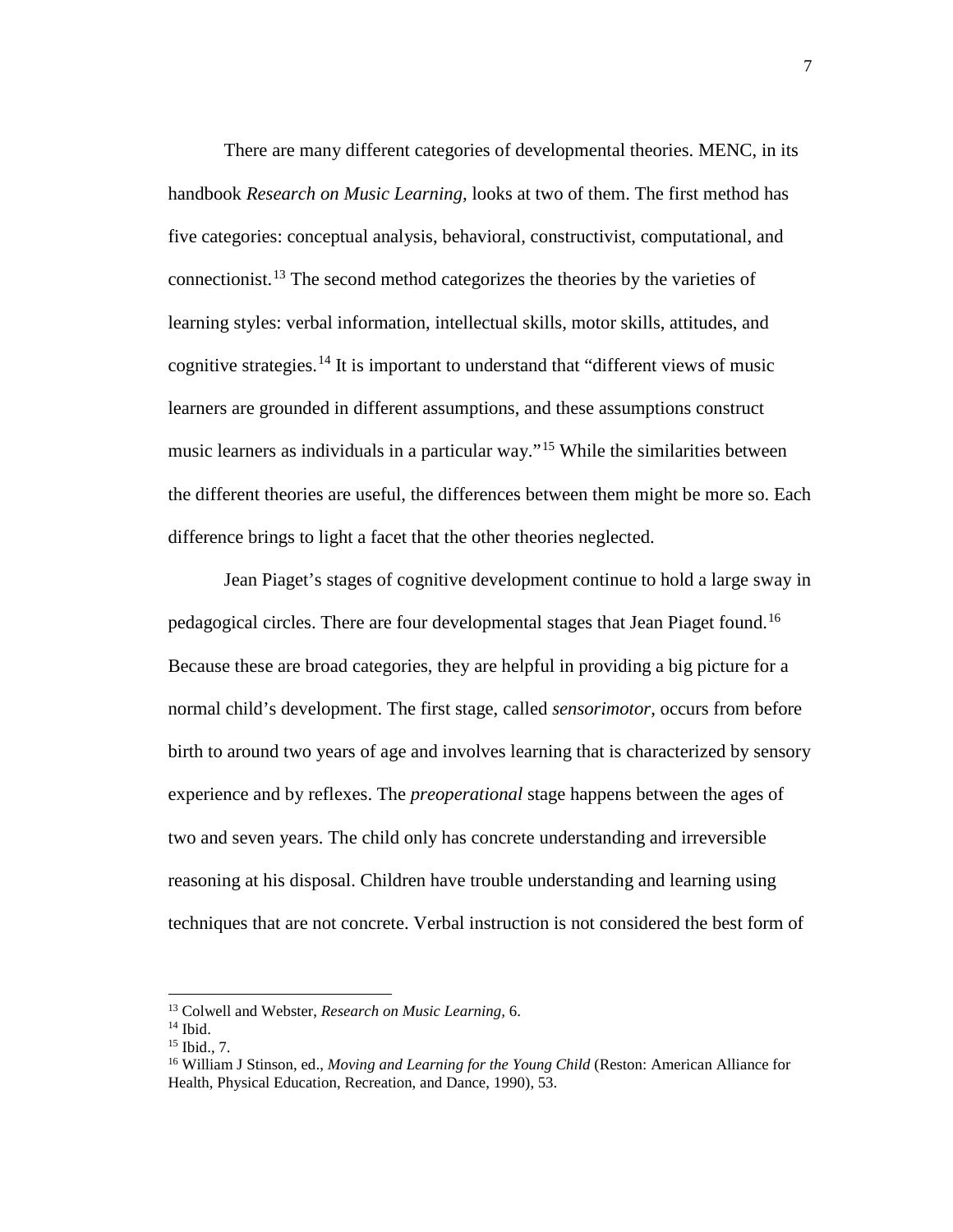instruction in this stage, but rather hands-on learning is preferred. [17](#page-8-0) Children also have trouble starting at the end of a problem and working backwards. When the third staged is reached, called *concrete operational* (between the ages seven and eleven), children have reversible reasoning and can think from another person's perspective. Teachers should be aware that children in this stage still have trouble gauging how long it takes them to learn or memorize facts. The last stage is *formal operational* and starts around age eleven and continues until adulthood. In this stage, children gain the ability to reason abstractly and hypothetically.

The two middle stages occur between the ages five and ten and because of this they are most important for this discussion.

At this stage the child's thinking is no longer dominated by perception and action. By manipulating objects and noting the consequences, the child forms various concepts concerning himself and his world. Concrete operational learning begins as internalized actions carried out in thought. The child begins by acting, during the course of which he seeks to coordinate the sequence of results that he has obtained. But as he does so, he structures only the immediate reality upon which he acts.[18](#page-8-1)

Physical activities are one of the best ways for children to learn in this stage.

Fortunately for piano teachers, physical actions should be an integral part of a child's education during the time frame given for beginner students. Learning piano is both a physical and cognitive pursuit. How well a child can grasp concepts physically will affect how well he will grasp concepts cognitively and vice versa. "Skillful

<sup>17</sup> Ibid., 54.

<span id="page-8-1"></span><span id="page-8-0"></span><sup>18</sup> Marilyn Pflederer Zimmerman, "Music Development in Middle Childhood: A Summary of Selected Research Studies," *Bulletin of the Council for Research in Music Education* no. 86, (1986): 19, http://www.jstor.org/stable/40317966.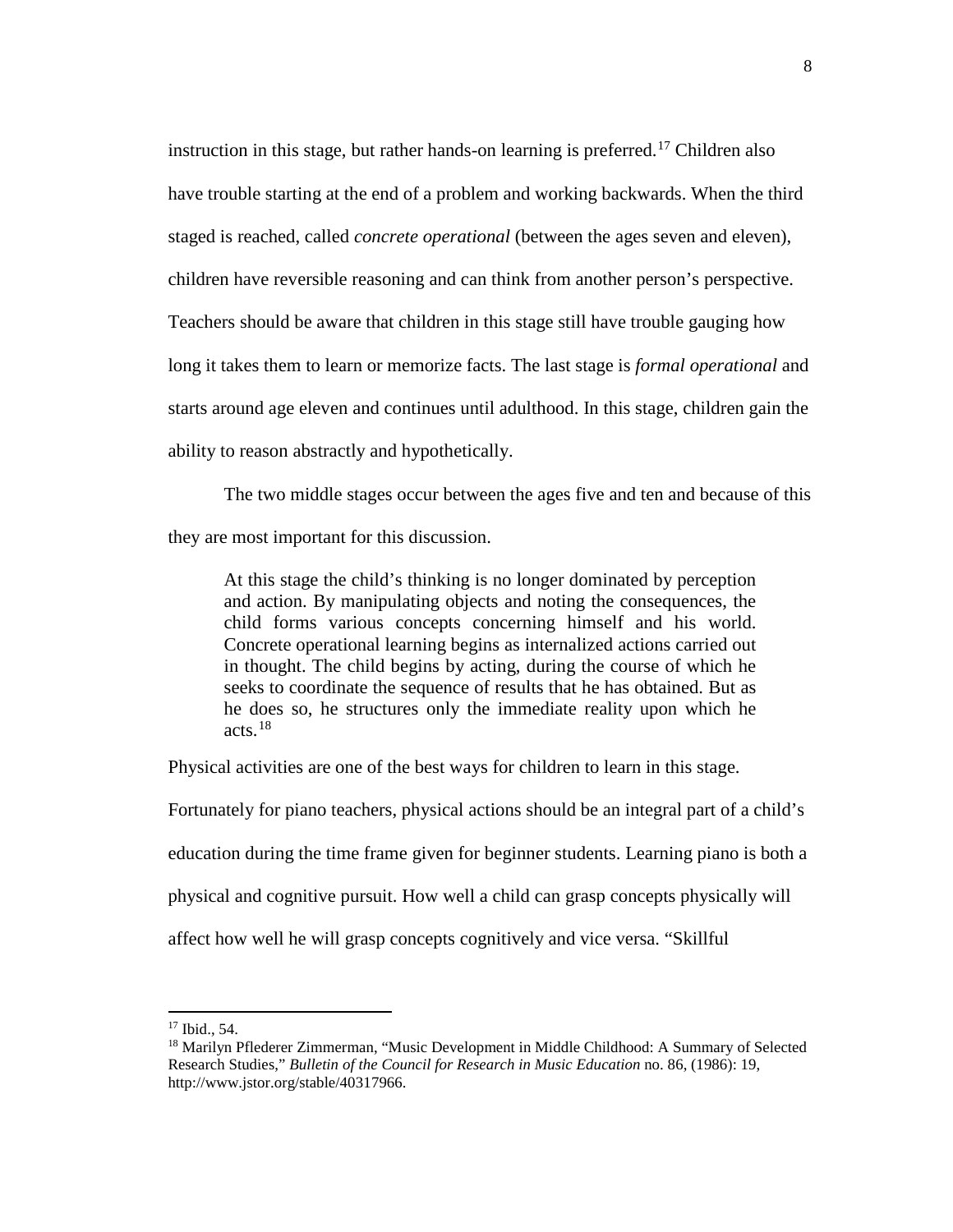movement requires skillful thought. Young children often learn through discovery and are typically movement hungry. These characteristics, combined with a child's innate desire for play, set the stage for finding exciting ways to learn."<sup>[19](#page-9-0)</sup>

Normal children between the ages of five and ten are in the preoperational stage of development and require concrete examples and analogies. While the child can understand a step-by-step process to learning, he is usually focused only on the immediate step without thought to the other steps. This means that when practicing, he will have trouble thinking about notes, fingering, dynamics, pedaling, phrasing, and voicing at the same time, unless it is broken down into steps. Until the basic step is mastered, he cannot consider the next step, at least not without practice.

#### **Cognitive and Physical Requirements of Skilled Pianists and Musicians**

Realizing the abilities that trained musicians and pianists have is important in forming the goals for teaching children. It is only by having clear goals in mind that teachers and students have the ability to work toward those goals.

Musicians need to be able to recognize and integrate input from their visual, auditory, and physical senses. This ability is called *cross-model perception*. [20](#page-9-1) It starts to develop in infancy and "is likely to play an important role for the perception of musical expression."<sup>[21](#page-9-2)</sup> Pianists need to take the visual information from the placement of his hand, from sheet music, aural input from their instrument, and from

<span id="page-9-0"></span><sup>19</sup> Stinson, 59.

<span id="page-9-1"></span><sup>20</sup> Colwell, *Musical Cognition and Development*, 132.

<span id="page-9-2"></span> $21$  Ibid.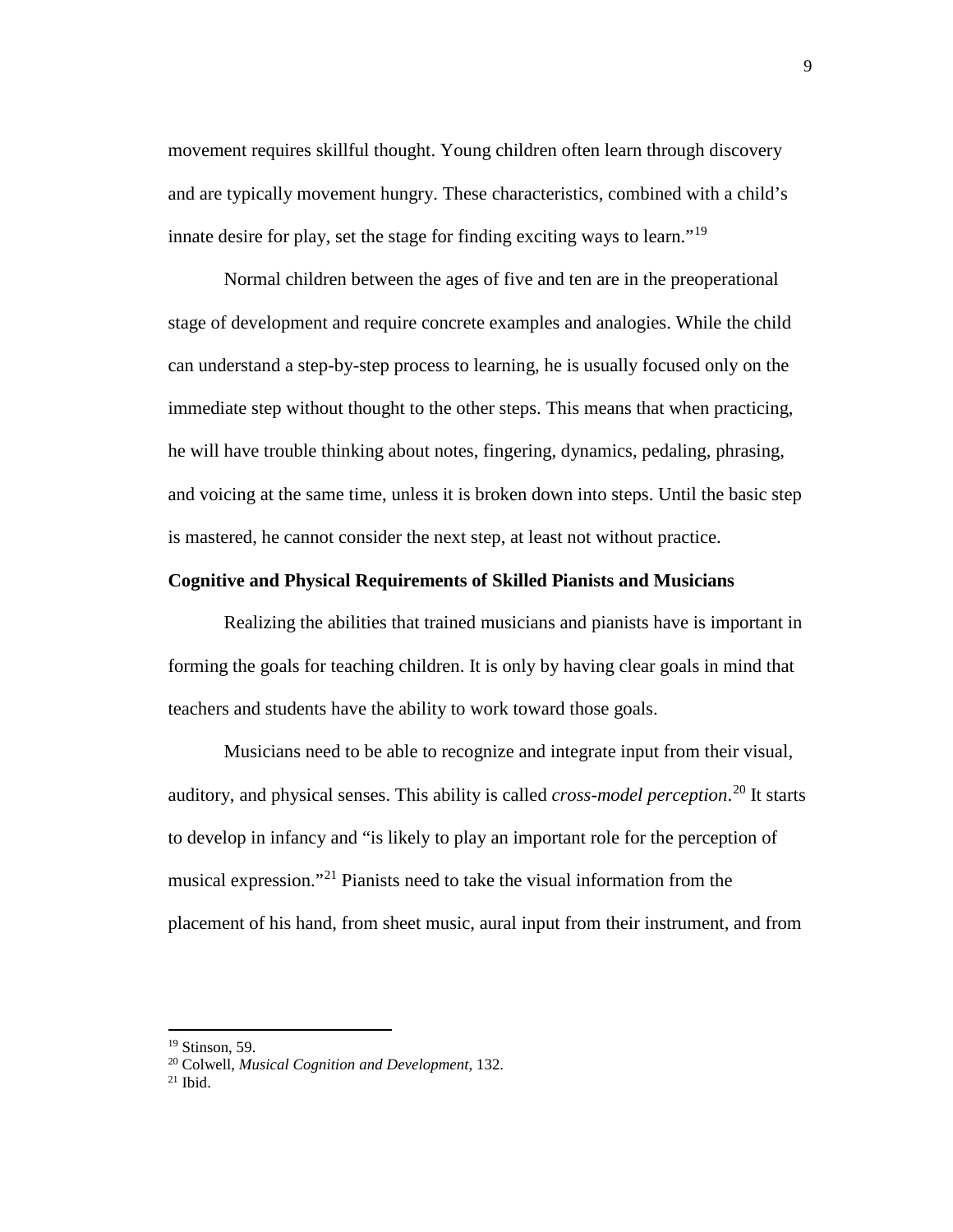the physical input from their fingers, hands, and feet. Each type of input needs to be compared with and matched to the other types.

A study by Janeen Leohr and Caroline Palmer examined the influence auditory and kinetic/motor information had on pianists' abilities to perform a musical melody to a metronome. Leohr and Palmer found that certain types of input can only inform certain processes. The information needed for a pianist to control her fingers comes from two sources: motor information and auditory information that is combined with motor information.<sup>[22](#page-10-0)</sup> Auditory input alone did not give enough information to change finger motion trajectories. In other words, if a pianist were for some reason unable to process the motor information from her hands and only had the aural input, she would be unable to change the speed and direction of her playing. This is thought to be "due to biomechanical constraints of coupling between fingers."[23](#page-10-1) In contrast, auditory information had the most effect upon a pianist's ability to synchronize a melody with a metronome. $^{24}$  $^{24}$  $^{24}$ 

While auditory and kinetic information inform different parts of music performance, these different parts are not isolated. Although auditory information is not the largest factor in changing the trajectories of a pianist's fingers, the pianist would not know that the trajectories would need to be changed without the auditory

<span id="page-10-0"></span> $^{22}$  Janeen D. Leohr and Caroline Palmer, "Subdividing the Beat: Auditory and Motor Contributions to Synchronization," *Music Perception: An Interdisciplinary Journal* 26, no.5 (2009): 423, http://0 www.jstor.org.library.cedarville.edu/stable/10.1525/mp.2009.26.5.415.  $23$  Ibid.

<span id="page-10-2"></span><span id="page-10-1"></span><sup>24</sup> Ibid., 424.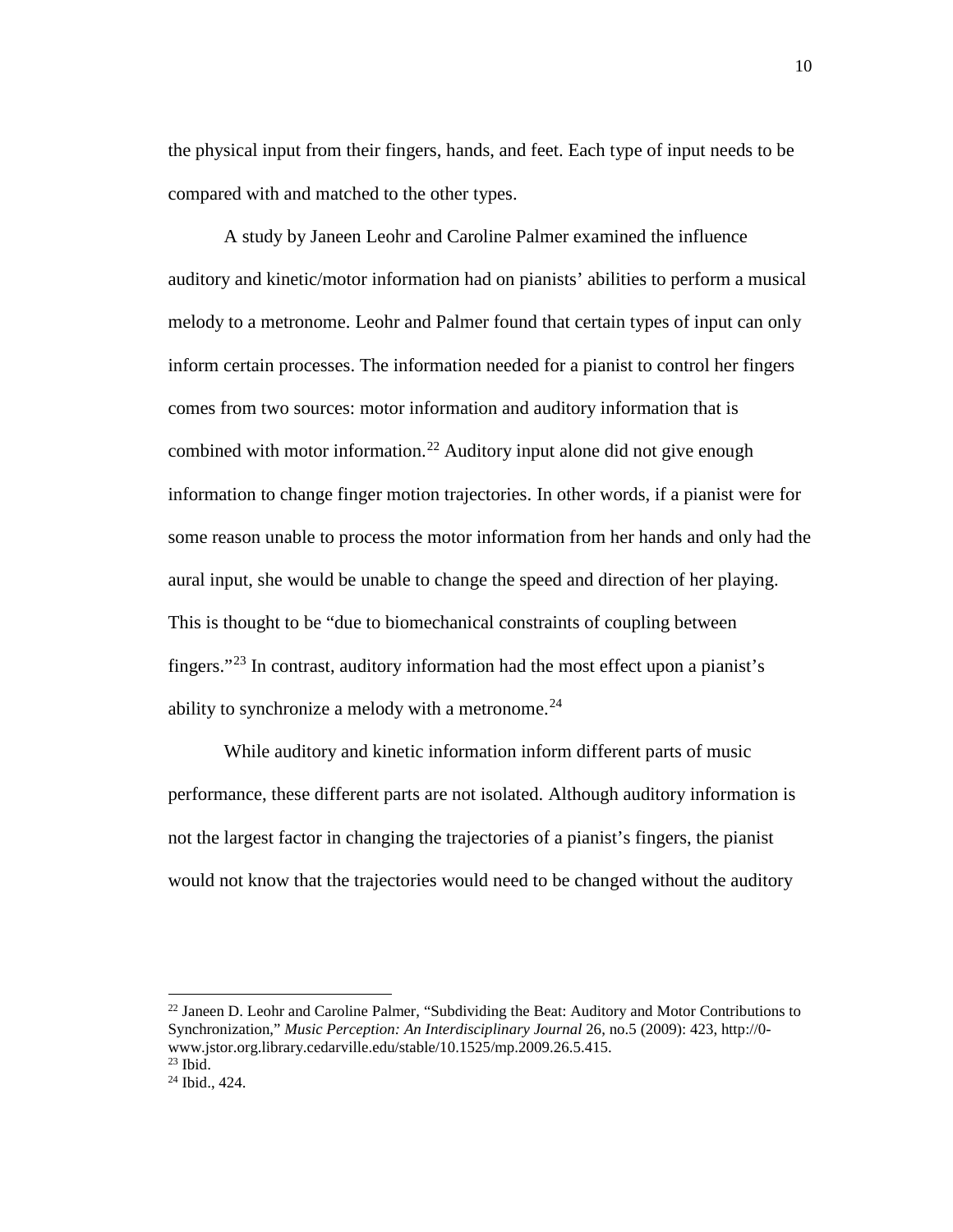feedback. The trajectories of the fingers make the sound and the sound informs the next movements.

These movements, whether gross or fine motor, are complex and require skills. These skills have to be learned and remembered. Avi Karni et al. found that, "many instances of skill learning . . . can be strongly dependent on simple physical attributes of the stimulus presented in training a perceptual task . . . or on factors such as the specific effector organ's positions, trajectories, and sequence of trajectories experienced in motor training."<sup>[25](#page-11-0)</sup> Playing the piano falls under this type of learning and involves complex motor routines. "Such skillful movements consist of a highly complex sequencing ability that requires precise temporal adjustments, and along these lines it has common characteristics with language performance."<sup>[26](#page-11-1)</sup> The feedback must be immediate for the performer to make the correct adjustments.

To learn anything, whether it is cognitive or physical, it is important to remember that there are two types of memory: declarative and procedural. Declarative memory is focused on facts and particulars, while procedural memory is concerned with how to do something.

An important difference between declarative and procedural memory is the time course of learning. Declarative learning can be very fast and may take place even after a single event. Procedural learning, in contrast, is slow and often requires many repetitions, usually over several training sessions, to evolve. Thus, one may remember the

<span id="page-11-0"></span><sup>&</sup>lt;sup>25</sup> Avi Karni, Gundela Meyer, Christine Rey-Hipolito, et al., "The Acquisition of Skilled Motor Performance: Fast and Slow Experience-Driven Changes in Primary Motor Cortex," *Proceedings of National Academy of Sciences of the United States of America* 95, no. 3 (1998): 862, http://0 www.jstor.org.library.cedarville.edu/stable/44200.

<span id="page-11-1"></span><sup>&</sup>lt;sup>26</sup> Ulrike Halsband, Ferdinand Binkosfski, and Max Camp. "The Role of the Perception of Rhythmic Grouping in Musical Performance: Evidence from Motor-Skill Development in Piano Playing," *Music Perception: An Interdisciplinary Journal* 11, no.3 (1994): 281[. http://www.jstor.org/stable/40285623.](http://www.jstor.org/stable/40285623)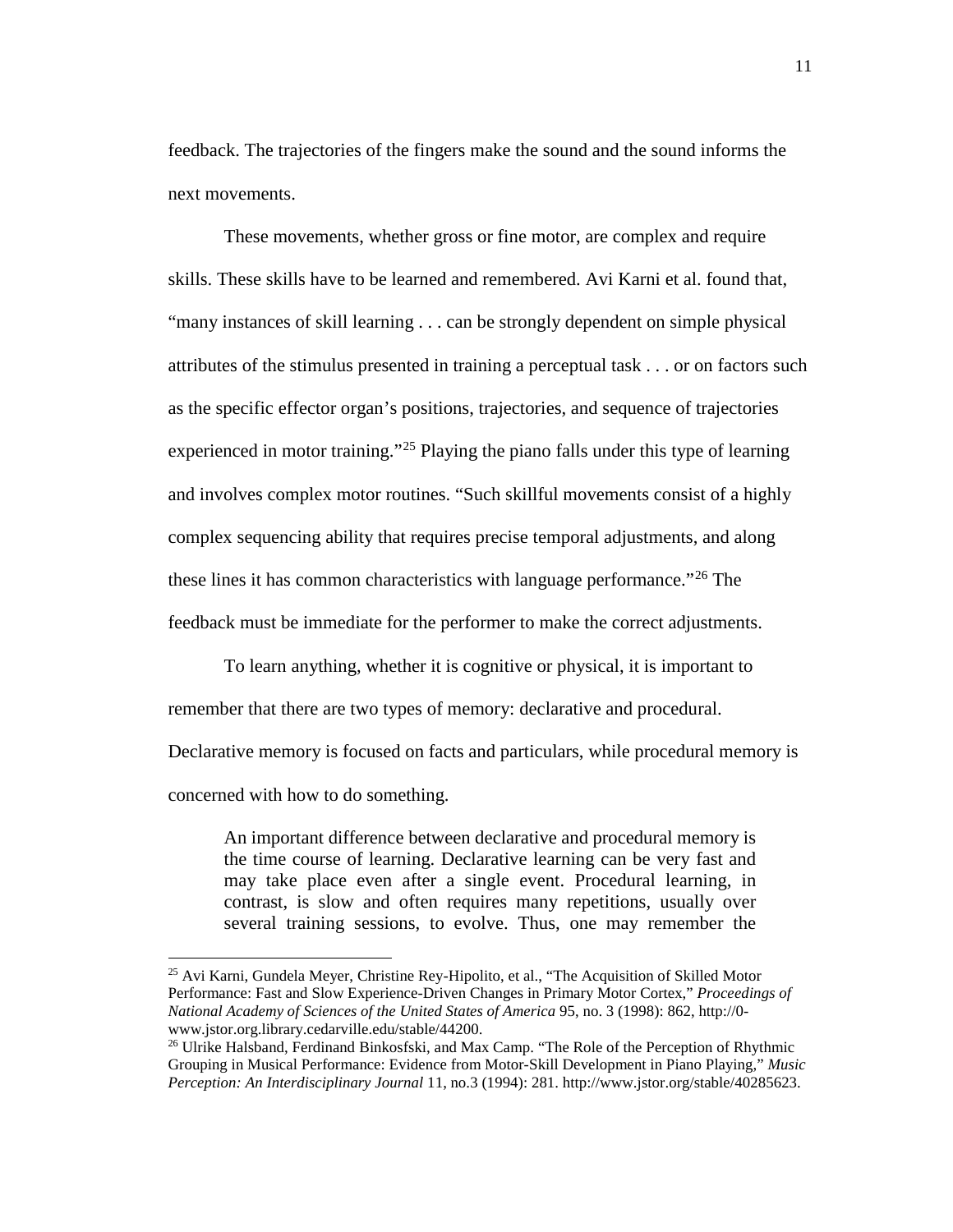contents of a book after a single reading but the skills of reading evolve over multiple practice sessions and require many repetitions to become established.[27](#page-12-0)

Learning the specifics of a piece of music, such as notes, rhythms, and pedaling, involves declarative memory, while knowing how to play the music is a type of procedural memory. Since learning a piece is based on declarative memory, it is also linked with cognitive abilities. Each piece has a different content from other pieces. The content of notes, rhythms, and dynamics is remembered cognitively. Procedural memory is more closely linked to motor abilities. While each piece has different sequences of motor movement that require declarative memory, the actual motor skills are learned over time by studying multiple pieces.

The motor movements used at the piano are based on the pianist's mental perceptions. It is believed that rhythmic grouping is what "helps underscore the impulse motion of tones on weak beats to progress toward tones on strong beats" for both performers and listeners.<sup>[28](#page-12-1)</sup> Grouping individual notes together to form a phrase is very similar to how individual letters are grouped together to form words. If a reader were able only to process one letter at a time, his reading would be slow and jerky. Likewise, a pianist who is only able to process one note or beat at a time would only be able to play jerkily and unmusically. When a pianist is sight-reading, or at the early stages of learning a piece, it is likely that the learned motor skills are not optimal for performance because of the pianist's limited perception.<sup>[29](#page-12-2)</sup> Only after the

<sup>27</sup> Karni, 862.

<span id="page-12-1"></span><span id="page-12-0"></span><sup>28</sup> Halsband, 283.

<span id="page-12-2"></span><sup>29</sup> Ibid., 281.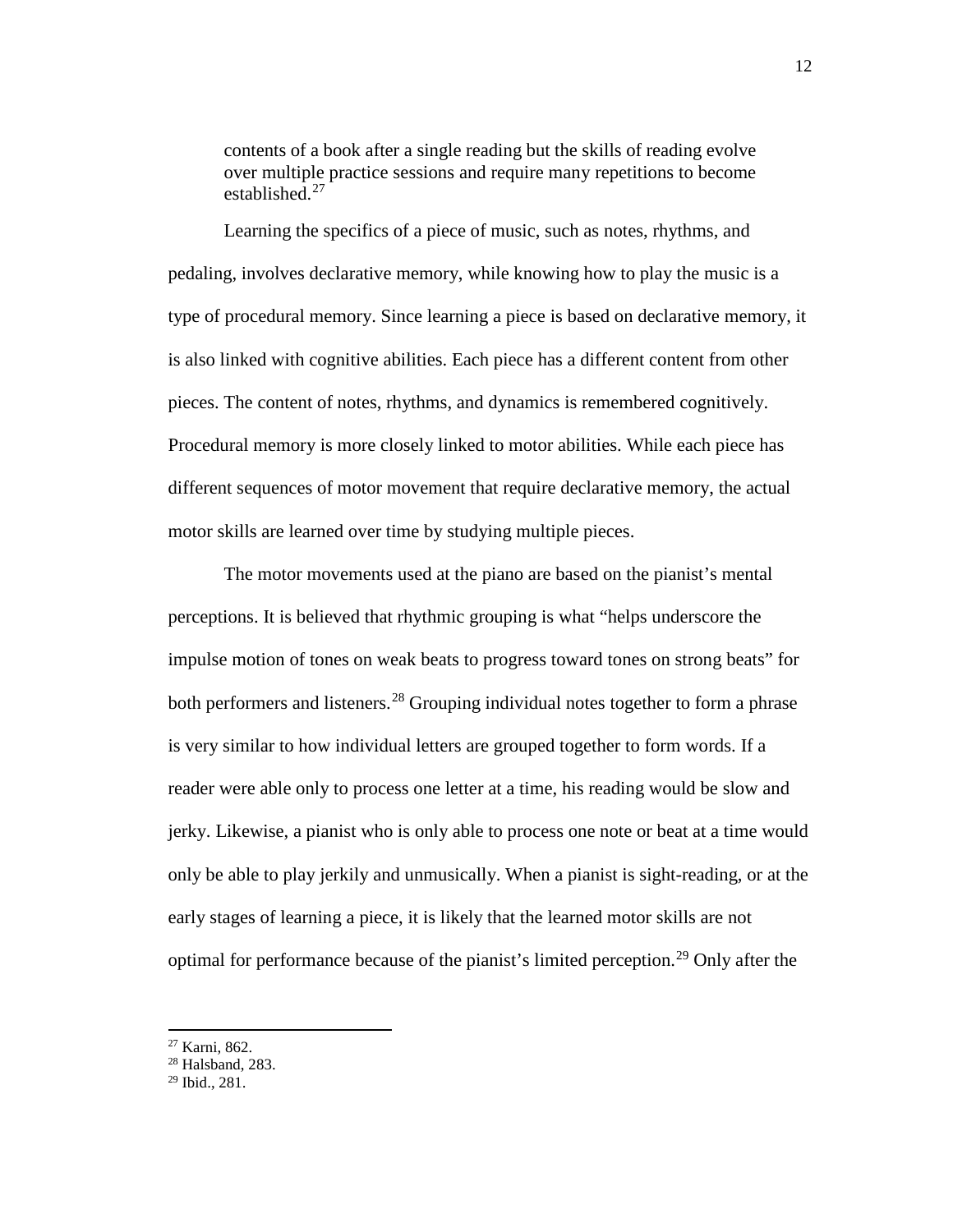pianist has developed an informed perception of the piece can the perception be optimal for a performance. The understanding of the requirements of a piece changes as the pianist learns more about the piece.

There is increasing evidence that a person's "perception of the rhythmic grouping organization of music notation does have a direct effect on the formation of motor patterns in piano playing."<sup>[30](#page-13-0)</sup> A study of a group of sixteen pianists in Germany who were either amateurs or professionals found that "how one perceives a music score - by single notes, articulated motivic patterns, or by the metered pulse-beat grouping - is reflected in the organization of motor patterns especially in wrist motions."<sup>[31](#page-13-1)</sup> Without the rhythmic grouping, the feel of the pulse is lost. If a pianist does not see or understand the rhythmic pattern, he cannot hope to be able to play it.

When learning motor motions for music, both hemispheres of the brain are able to store the information.<sup>[32](#page-13-2)</sup> The interesting part of learning motor motions is the communication between the two hemispheres of the brain. When motor movement and rhythmic grouping is learned using the dominant hand and brain hemisphere, the information is easily transferred to the non-dominant hand and brain hemisphere.<sup>[33](#page-13-3)</sup> This was the same for all pianists in the study, regardless of which hand was dominant. For teaching children, this might mean that the teacher should have a lefthanded student learn a motor motion with her left hand before learning it with her

<span id="page-13-1"></span><span id="page-13-0"></span> $30$  Ibid.<br> $31$  Halsband, 281.

<span id="page-13-2"></span> $32$  Ibid., 282.<br> $33$  Ibid.

<span id="page-13-3"></span>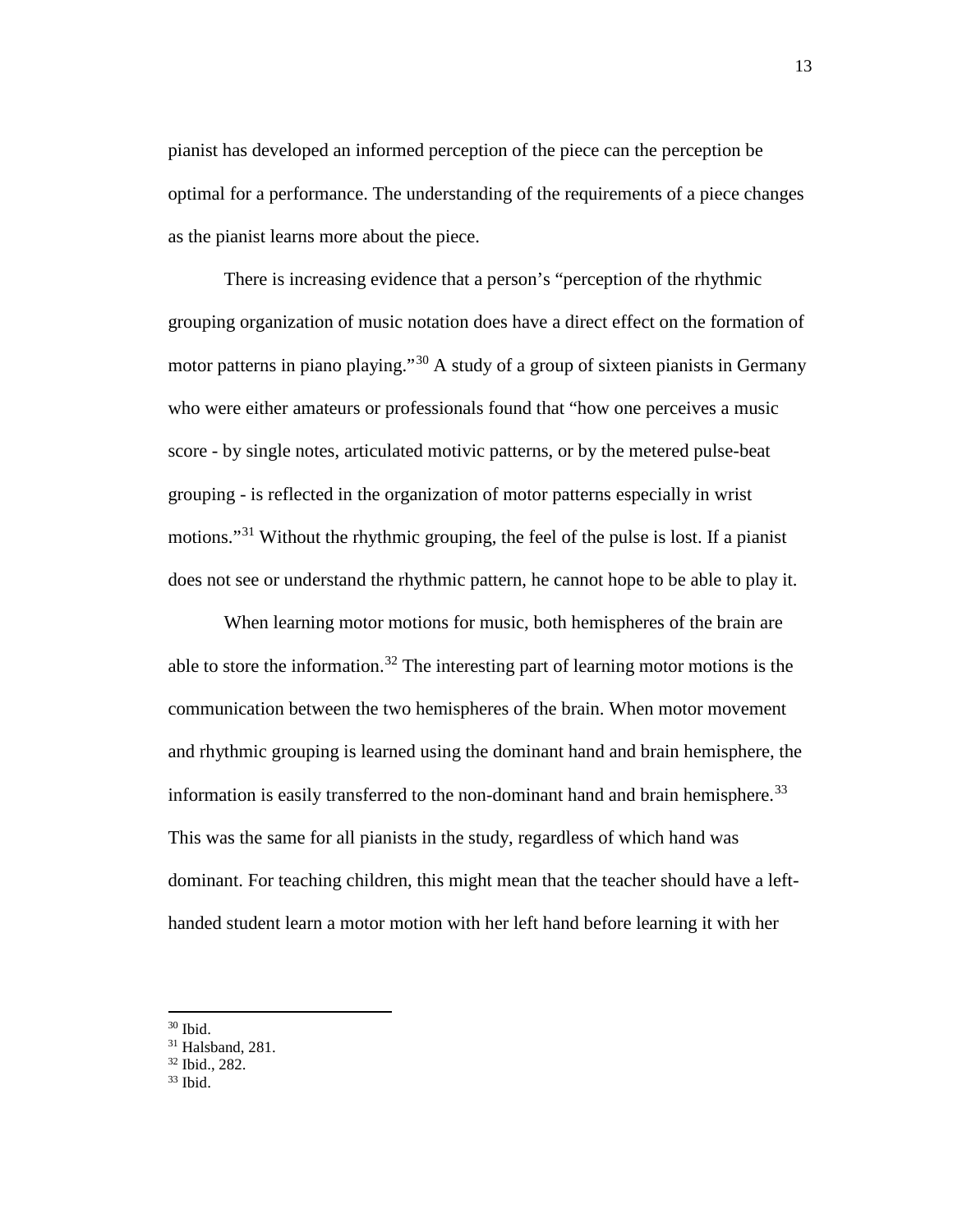right hand. For example, when teaching scales, the teacher might want to start with the left-hand fingering instead of the right as is typical.

The strong connection between the physical action of producing music and the mental cognition of music can also be found in music notation. Sergent et al. performed a study that looked at the neural network behind the understanding of music notation. They found that when reading and listening are combined, more areas of the brain are activated. They concluded that the symbol and sound become linked together in the brain when the pianist physically makes the sound.<sup>[34](#page-14-0)</sup>

Understanding music notation requires that the aural sound of the note be connected with the visual representation on paper. This is done by physically playing the note to produce the sound while focusing on the visual representation. It is the physical action that connects the aural to the visual. When teaching younger students, then, it is important to have the student play the note when saying the note name and looking at a flashcard or staff paper multiple times.

While a majority of practice for musicians is physical, there is also the concept of mental practice by way of auditory imagery or mental hearing. Auditory imagery is the ability to hear music in the mind's ear without any instrument present to make that sound. For beginners, this ability is only vague. It might be that the piece reminds them of a color, place, or a story. Beginners take that idea and try to translate it into their performance. After much practice, the skill evolves into the ability to hear

<span id="page-14-0"></span><sup>34</sup> Justine Sergent, Eric Zuck, Sean Terriah, and Brennan MacDonalk, "Distributed Neural Network Underlying Musical Sight-Reading and Keyboard Performance," *Science* 257, no. 5066 (1992): *105*- 106, http://www.jstor.org/stable/2877445.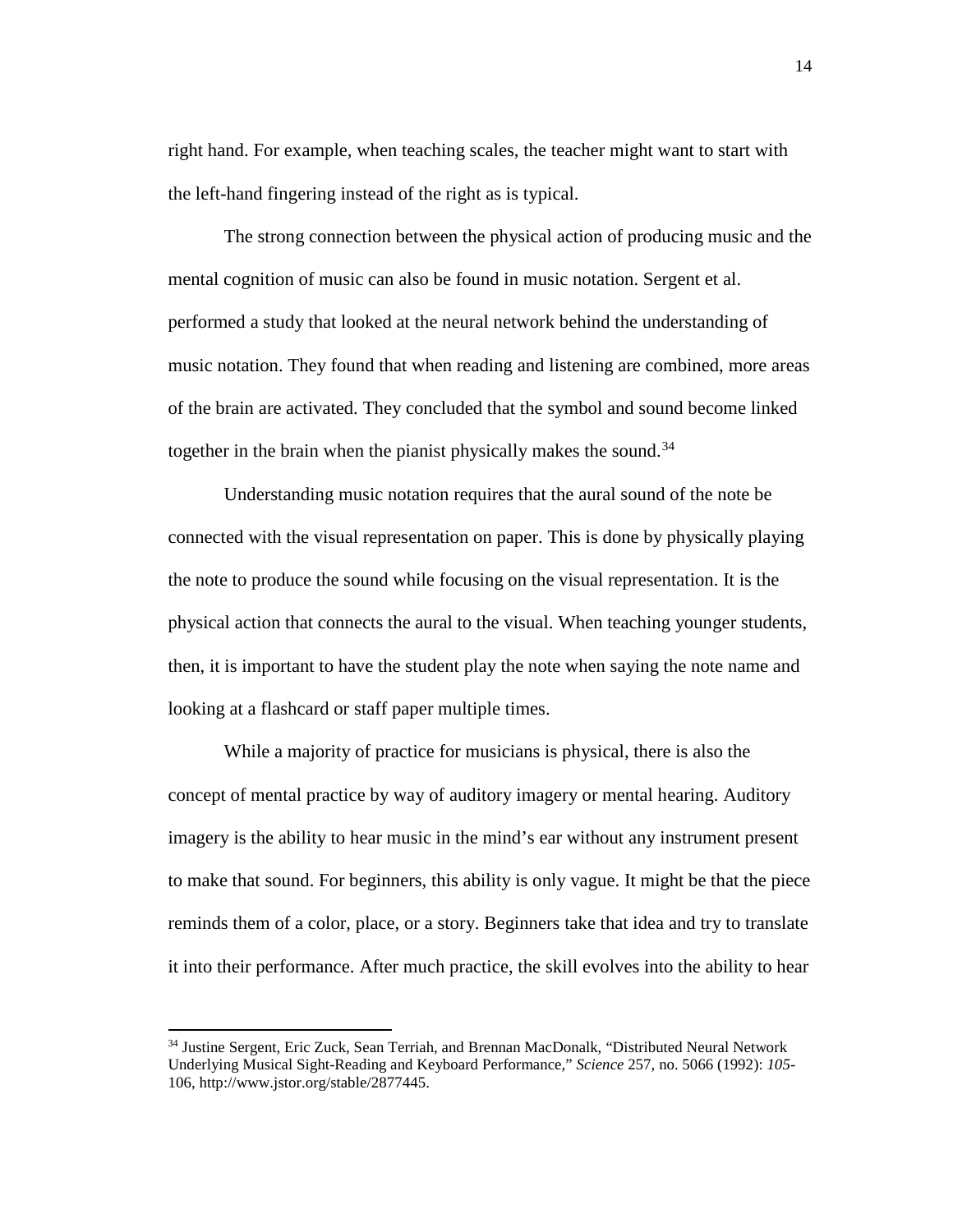the whole piece from beginning to end and to change according to will. Many famous musicians and pianists have used this technique, including Beethoven, Mozart, Schumann, Gould, Horowitz, and Rubinstein.<sup>[35](#page-15-0)</sup>

By studying musicians with this ability, researchers have found that the same parts of the brain are used in mental practice as they are in physical practice.<sup>[36](#page-15-1)</sup> This is one of the main reasons why auditory imagery is so practical for musicians. It gives the ability to practice when the instrument, like the piano, is not available. Auditory imagery is linked with musical perception.<sup>[37](#page-15-2)</sup> Without the ability to mentally hear the music, which is what auditory imagery provides, a musician is handicapped in her ability to perceive how the music she is playing should sound.

What may come as a surprise is that auditory imagery is not dependent on the primary auditory region of the brain. Instead, auditory imagery uses all four lobes and both hemispheres of the brain.<sup>[38](#page-15-3)</sup> The use of different areas of the brain was found to be more pronounced when the musicians were familiar with the music.<sup>[39](#page-15-4)</sup> One reason for this may be due to many musicians learning auditory imagery by becoming familiar with a piece of music and then recalling it to mind.<sup>[40](#page-15-5)</sup> Also, since auditory imagery is linked to the physical action of creating the sound, the effect on the brain

<span id="page-15-0"></span><sup>&</sup>lt;sup>35</sup> Kate Covington, "The Mind's Ear: I Hear Music and No One is Performing," College Music Symposium 24 (2005): 25-26, http://www.jstor.org/stable/40374518.<br><sup>36</sup> Ibid., 29.

<span id="page-15-3"></span><span id="page-15-2"></span><span id="page-15-1"></span> $37 \text{Covington, } 31.$ <br> $38 \text{Ibid., } 32.$ <br> $39 \text{Ibid., } 30.$ 

<span id="page-15-4"></span>

<span id="page-15-5"></span> $40$  Ibid., 35.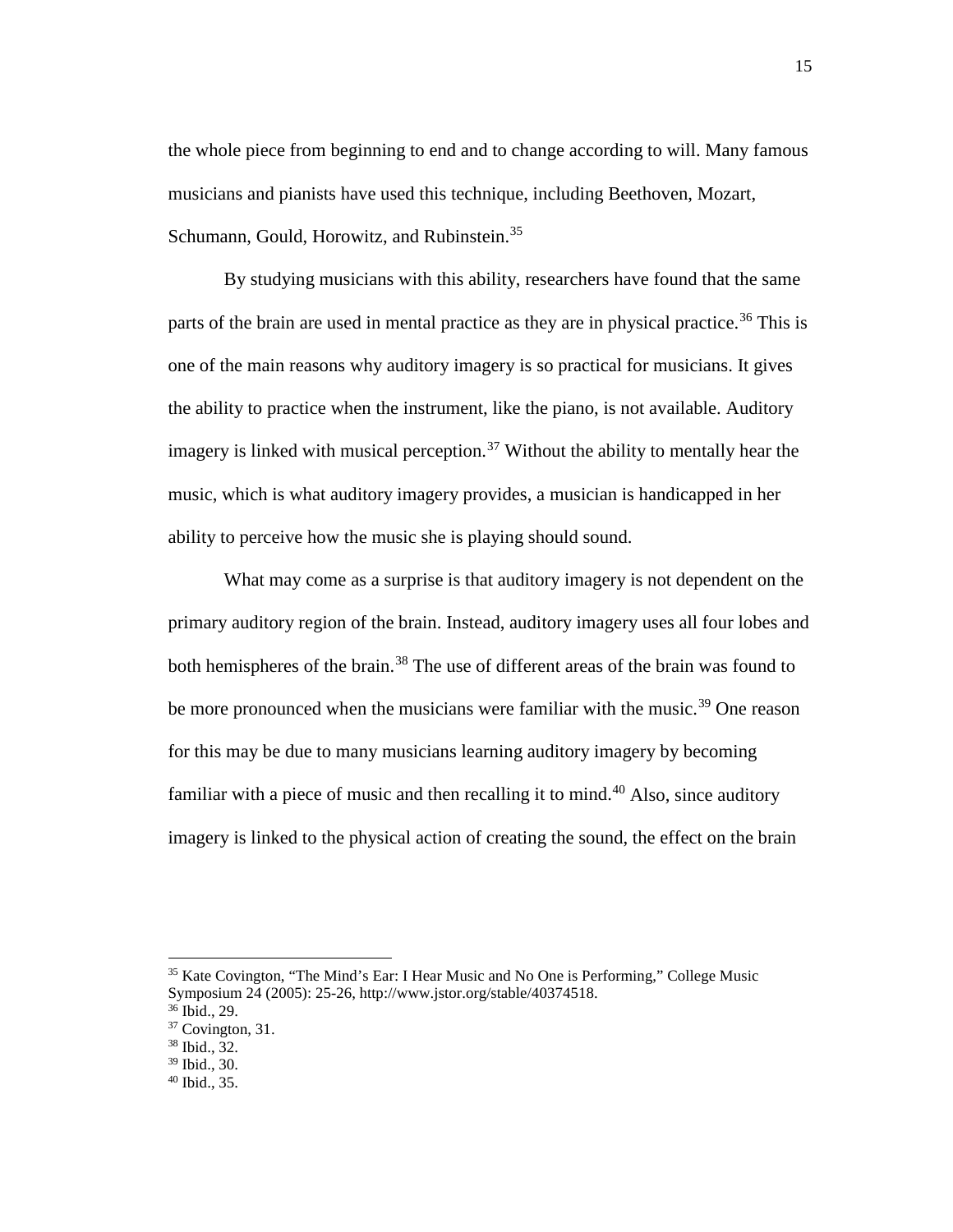would be stronger if there had actually been physical action while originally learning the piece.

#### **Musical Cognition before the Age of Five**

When children walk into their first piano lesson, most have already had years of experience listening and moving to music. Depending on their background, they might be familiar with any number of genres, including pop, rock, country, jazz, and classical. Not only do children have a familiarity with different genres of music, but there is also increasing evidence that before the age of five, children have an understanding of pitch, melody, harmony, and rhythm. Most of the time they do not have the vocabulary to explain what they know, nor how they know these musical concepts, but the window of opportunity seems to open before the typical starting age for music lessons. It is important for teachers of elementary students to understand the abilities that children already possess before lessons.

There have been studies that show infants as young as six months have the ability to perceive small pitch differences. "A study with American infants . . . demonstrated the ability of 6-month-old infants to recognize single tones that were played out of tune in Western (major/minor) and non-Western scales (Japanese *pelog* scale)."<sup>[41](#page-16-0)</sup> It is around the same time frame that infants learn to distinguish vowels and consonants of their mother tongue in contrast to other languages.<sup> $42$ </sup> "Infants are also capable of distinguishing several short melodies with the melodic contour as the most

<span id="page-16-0"></span><sup>41</sup> Colwell, *Musical Cognition and Development*, 131.

<span id="page-16-1"></span><sup>42</sup> Aamodt and Wang, 199.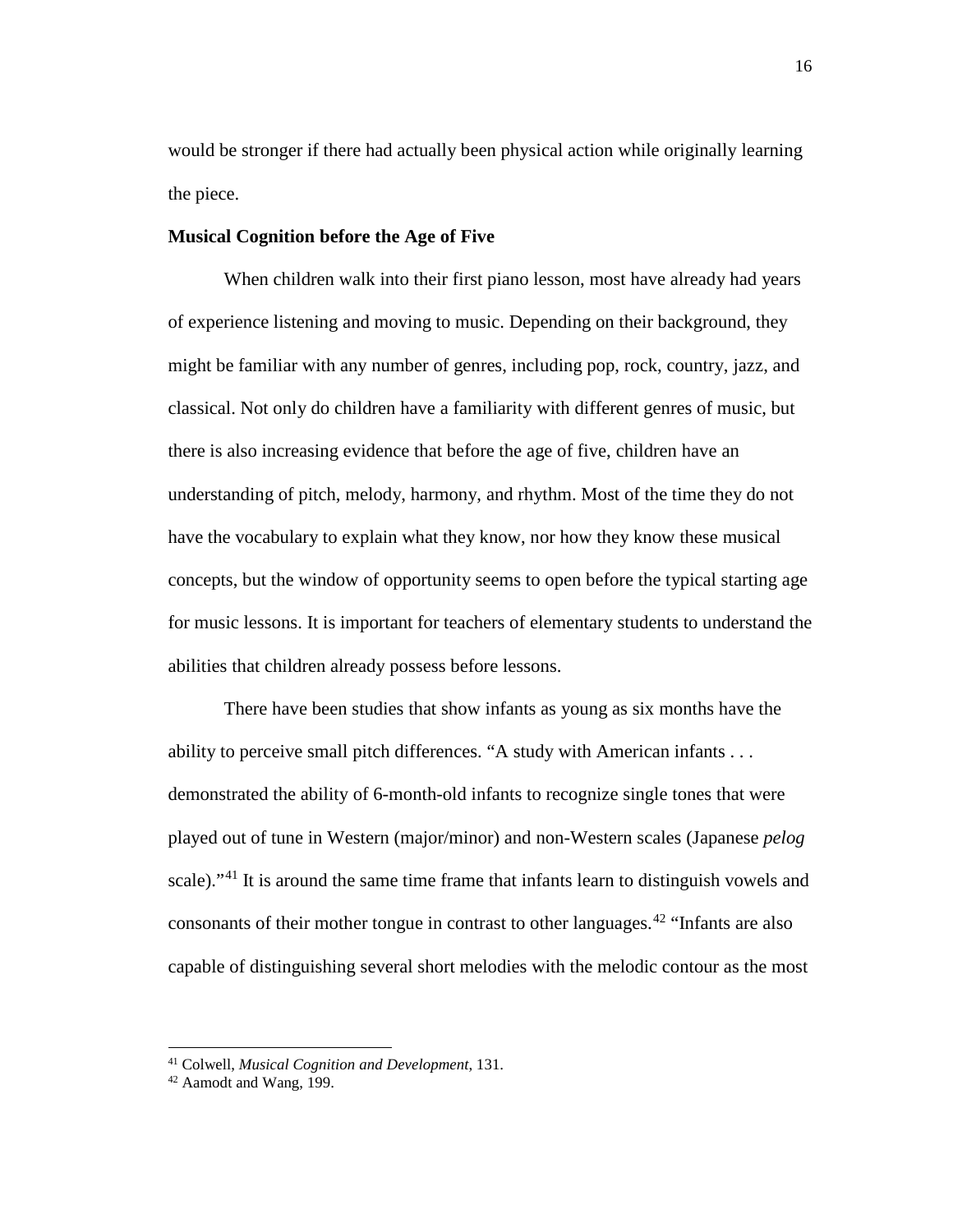important distinguishing feature."[43](#page-17-0) Infants also seem to have a sense of different keys by being able to tell when a familiar tune is played once and then played again transposed.[44](#page-17-1)

There have been numerous studies dealing with the abilities of infants to recognize rhythm. Active and passive movement, especially head movement, has been linked to the development of meter perception.<sup>[45](#page-17-2)</sup> Even with these studies, it seems that the concept of rhythm seems to develop more slowly. This may be because the conception of duration is dependent of the development of the neocortex.<sup>[46](#page-17-3)</sup> "Regular meter in singing first becomes noticeable during the second year of life, first in very short then in increasing longer segments."<sup>[47](#page-17-4)</sup>

While infants have shown the ability to recognize pitch, melodic contour, and rhythms, the first year of life merely opens the window of opportunity. Evidence shows that the window of opportunity might extend all the way into the teenage years,<sup>[48](#page-17-5)</sup> although the optimal period for musical aptitude seems to be around the age of nine.<sup>[49](#page-17-6)</sup>

**Musical Cognition and Physical Abilities between the Ages of Five and Ten Years Old**

<span id="page-17-0"></span><sup>43</sup> Colwell, *Musical Cognition and Development*, 131.

<span id="page-17-1"></span><sup>44</sup> Colwell and Webster, *Research on Music Learning,* 177.

<span id="page-17-2"></span><sup>45</sup> Ibid.*,* 177-178.

<span id="page-17-3"></span><sup>46</sup> Aamodt and Wang, 199.

<span id="page-17-4"></span><sup>47</sup> Colwell, *Musical Cognition and Development*, 133.

<span id="page-17-5"></span><sup>48</sup> Ibid., 132.

<span id="page-17-6"></span><sup>49</sup> Aamodt and Wang, 199.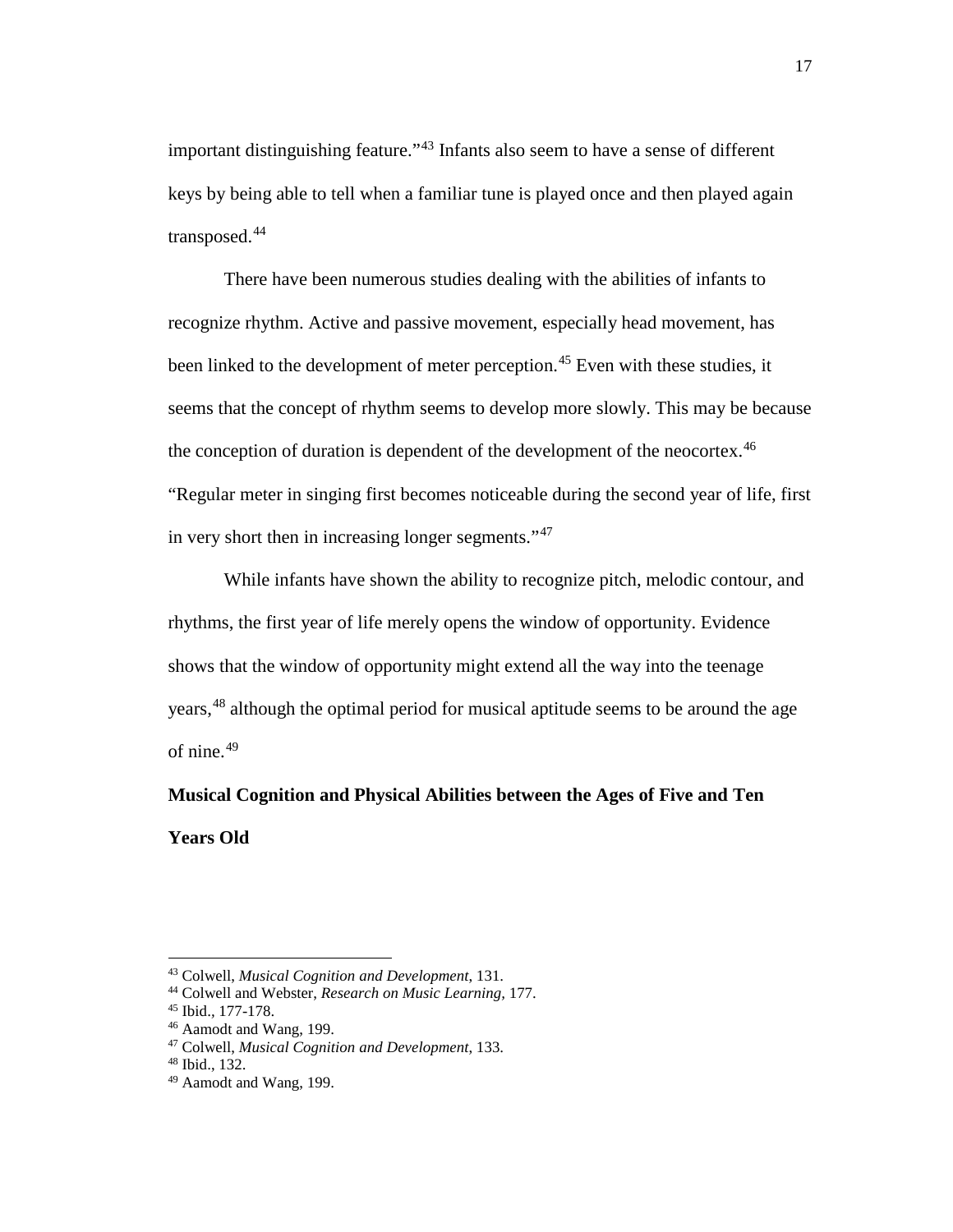As piano teachers, it becomes easy to forget how overwhelming learning the piano can be for a beginning student. A child not only has to learn about general music elements like pitch, rhythm, phrasing, melody, and harmony, but she also has to learn the specifics of her instrument. If the teacher uses a traditional method, the student is soon expected to learn how to read the music.

To play a single note, a child is expected to decipher a written symbol to tell her which of the eighty-eight keys she sees before she plays, which hand and finger to use, how long to hold the note, and how loud or soft that note is. This is only for one note; to complete a piece or even a phrase, the child has to make these decisions repeatedly. As the child progresses, she is expected to read the music fluently, use both hands separately and simultaneously, and use her foot to pedal the musical phrases she is hopefully making out of the individual notes she sees before her. This is just a summary of what a child must learn to play the piano fluently.

As mentioned earlier in the section on the "Cognitive and Physical Requirements of Skilled Pianists and Musicians," a person's mental perception and imagery of the music affects how a person performs. When a child knows how a melody should sound because she has heard it before, it is a form of a mental perception. This previous knowledge of a melody allows the child to "self-correct" and allows the child to compare her performance.<sup>[50](#page-18-0)</sup> This shows the importance of the

<span id="page-18-0"></span><sup>&</sup>lt;sup>50</sup> Katherine Goins Frewen, "Effects of Familiarity with a Melody Prior to Instruction on Children's Piano Performance Accuracy," *Journal of Research in Music Education,* 57, No.4 (2010), 329, http://0-www.jstor.org.library.cedarville.edu/stable/40666499.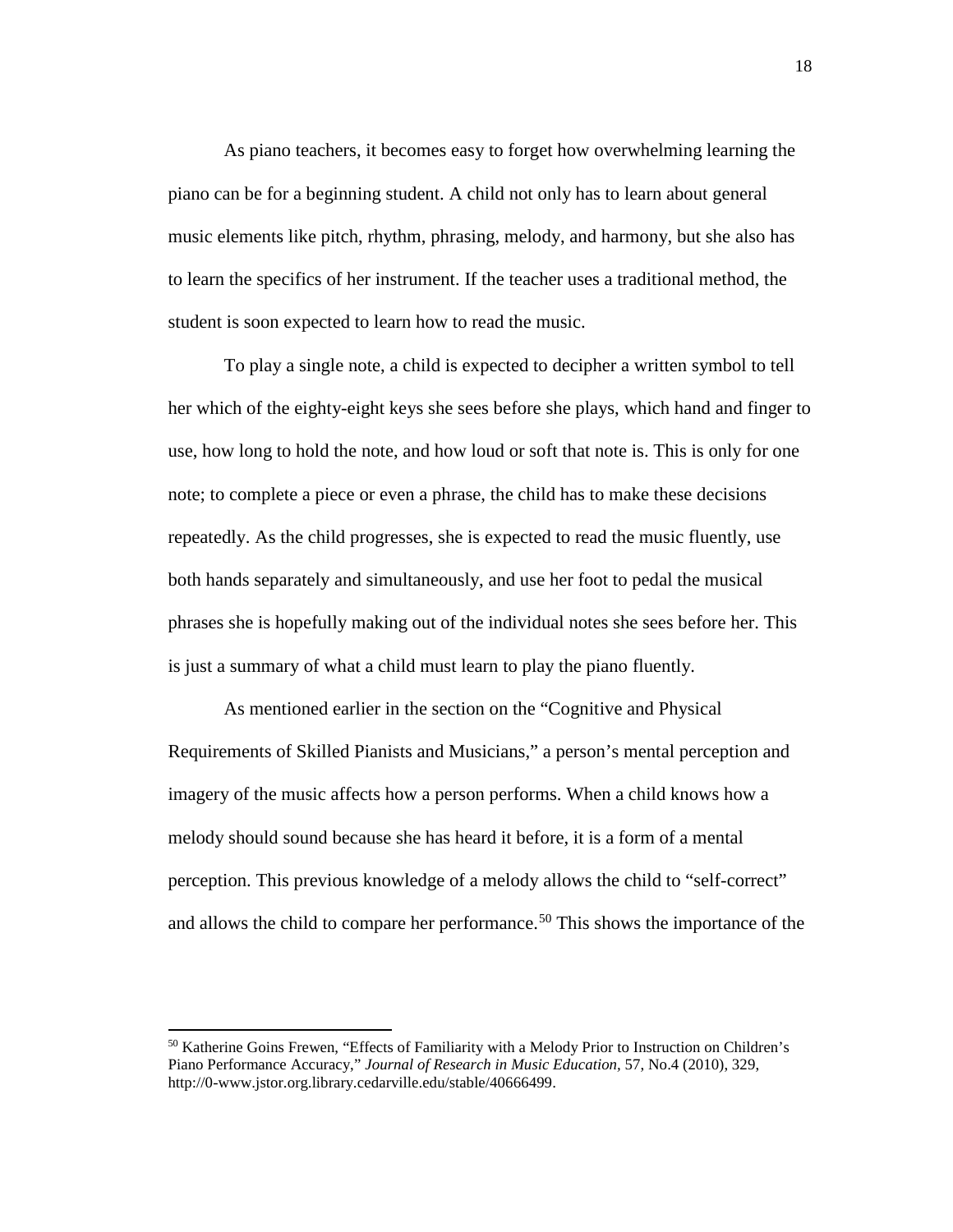student having an example for comparison. The teacher should try to provide this example whenever possible.

Although having the example for comparison to is helpful, sometimes this knowledge is detrimental to the learning process. When comparing children in kindergarten through fourth grade, researchers found that the older students had a harder time performing a known piece when the sound feedback was removed.

Although for most children, the different sound conditions did not affect their performance of the beginning of the melody, fourth graders exhibited poorer performance with no sound feedback as compared to children in other grades. Results of previous studies suggest that older children demonstrated anticipatory behavior, evaluated feedback, and planned more effectively than did younger children. It is possible that the older children in the present study were using the auditory feedback and knowledge of results to guide their practice and thus were affected more negatively by the lack of sound.<sup>[51](#page-19-0)</sup>

Although most students will not be expected to play a piece without aural

feedback, it is important to understand that students become dependent on their expectations of feedback. One example of how this expected feedback might be harmful is the case of a child's piano at home being out-of-tune. Without realizing it, the child forms a preference for her pieces on an out-of-tune piano. When she comes to lessons and plays the piece on a tuned piano, it does not sound right to her and she could become frustrated. This study seems to show that older children have a harder time adapting to different circumstances because of their expectations.

It is important to remember that at the age of five, children are still developing physically. There are two types of motor movement: gross and fine. Gross motor

<span id="page-19-0"></span><sup>51</sup> Ibid., 331.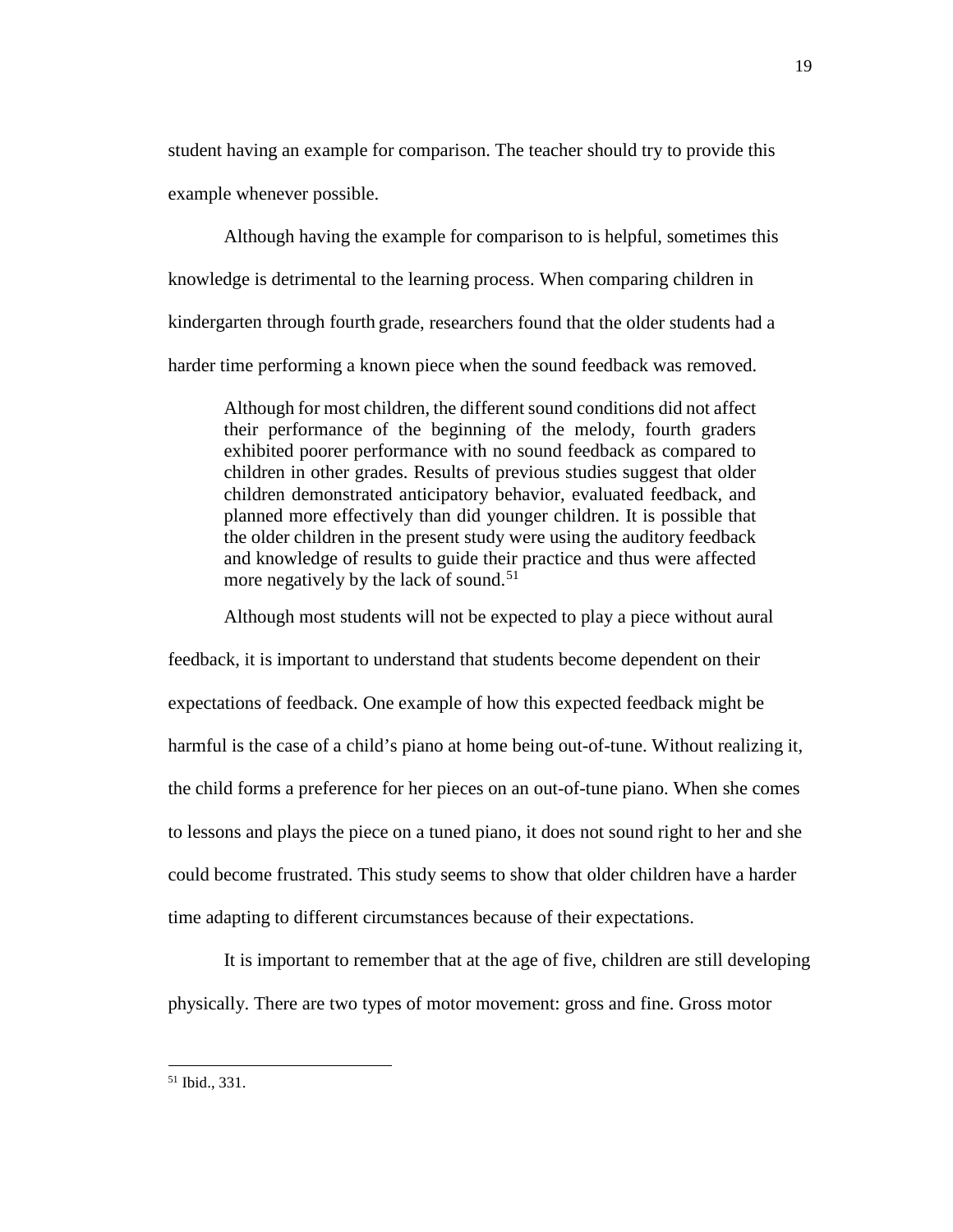skills involve the whole body or limb(s). Fine motor skills usually involve the fingers or hands. A study by Peter and Elizabeth Ann Wolff looked at the connection between motor and verbal activity in children and found that the good gross motor abilities were linked to the quantity of speech, while good fine motor skills were linked to the quality or sophistication of a child's speech.<sup>[52](#page-20-0)</sup> Learning an instrument like the piano is usually considered to be a fine motor skill, but it does require both skills. The fingers only have limited power and strength. A pianist needs to be able to use his whole arm, and while using it, realize it is connected to the whole body. While a child might come to a music teacher able to do predominantly gross or fine motor skills, it is important to appreciate that the child needs to learn to be capable in both areas.

Judy L. Kerchner conducted a study that linked how children express their understanding of a piece of music in three different formats: verbal, visual, and kinesthetic. The researchers compared the responses of second graders and fifth graders during and after listening to the *Brandenburg Concerto No. 2 in F* by J. S. Bach. The verbal responses allowed for evaluation and comparison by the students. The children tended to create new terminology to describe the music. Second graders tended to focus on the large scale of the music, mostly on the instrumental timbres and referential associations they made with the music. The fifth graders were more focused on a wider range of topics and "whereas the second-graders described

<span id="page-20-0"></span><sup>&</sup>lt;sup>52</sup> Peter Wolff and Elizabeth Ann Wolff, "Correlational Analysis of Motor and Verbal Activity in Young Children," *Child Development* 43, no. 4 (1972): 1410, http://0 www.jstor.org.library.cedarville.edu/stable/1127526.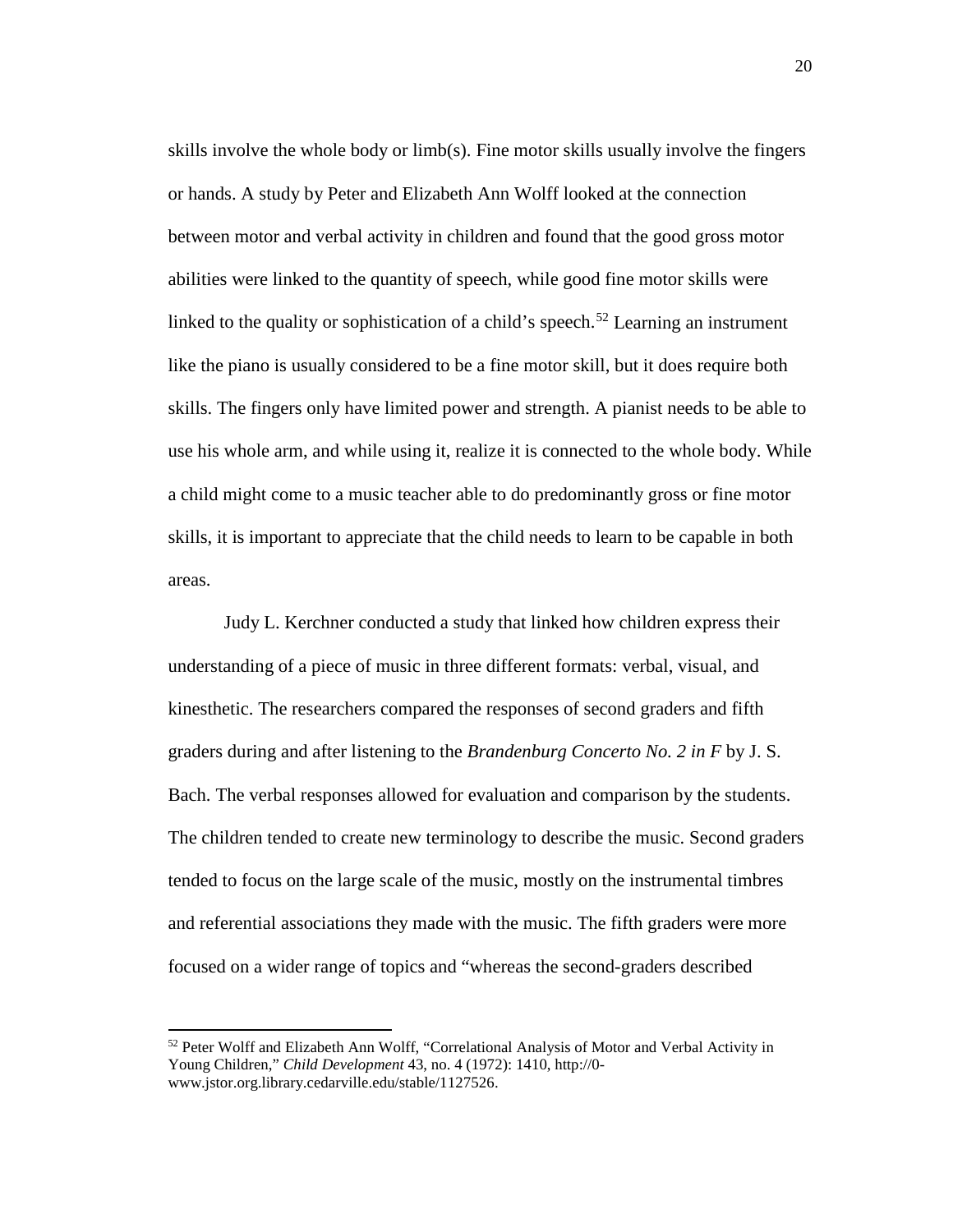instruments, the fifth-graders described how the instrumental parts related to each other (texture). They also described the process of performing and the skill required to perform the musical instruments."<sup>[53](#page-21-0)</sup>

The visual responses of the students were pictures or maps done by the students during the listening process. "The process . . . enabled children in both grades to depict more detail than they depicted in the verbal response mode, specifically in their description of musical texture, beat, embellishment, form, contour, melodic rhythm, and duration."[54](#page-21-1) Second graders tended to use more pictures and the fifth graders used words.<sup>[55](#page-21-2)</sup> Children from both grades had "difficulty to retrace and recreate when the listening was repeated. Occasionally, the children moved from one area of their graph to the next, instead of following the continuous line of the graphs as they had initially drawn them."[56](#page-21-3)

The kinesthetic response, while containing a large amount of information from some children, did not lend itself to the expression of the music. The children that were able to express themselves kinesthetically were the outliers, meaning that they were rare.<sup>[57](#page-21-4)</sup> These outliers had different types of movement: one used his hands and occasionally danced, another created a gymnastics routine, while two pretended to conduct the orchestra.<sup>[58](#page-21-5)</sup> These children were outliers because "they chose"

<span id="page-21-0"></span><sup>53</sup> Jody L. Kerchner, "Children's Verbal, Visual, and Kinesthetic Responses: Insight into Their Music Listening Experience," *Bulletin of the Council for Research in Music Education* no. 145 (2000): 39, http://0-www.jstor.org.library.cedarville.edu/stable/40319032.

 $54$  Ibid., 39-40.

<span id="page-21-2"></span><span id="page-21-1"></span><sup>55</sup>Kerchner, 40.

<span id="page-21-3"></span><sup>56</sup> Ibid., 41.

<span id="page-21-4"></span><sup>57</sup> Ibid., 43.

<span id="page-21-5"></span><sup>58</sup> Ibid., 42-43.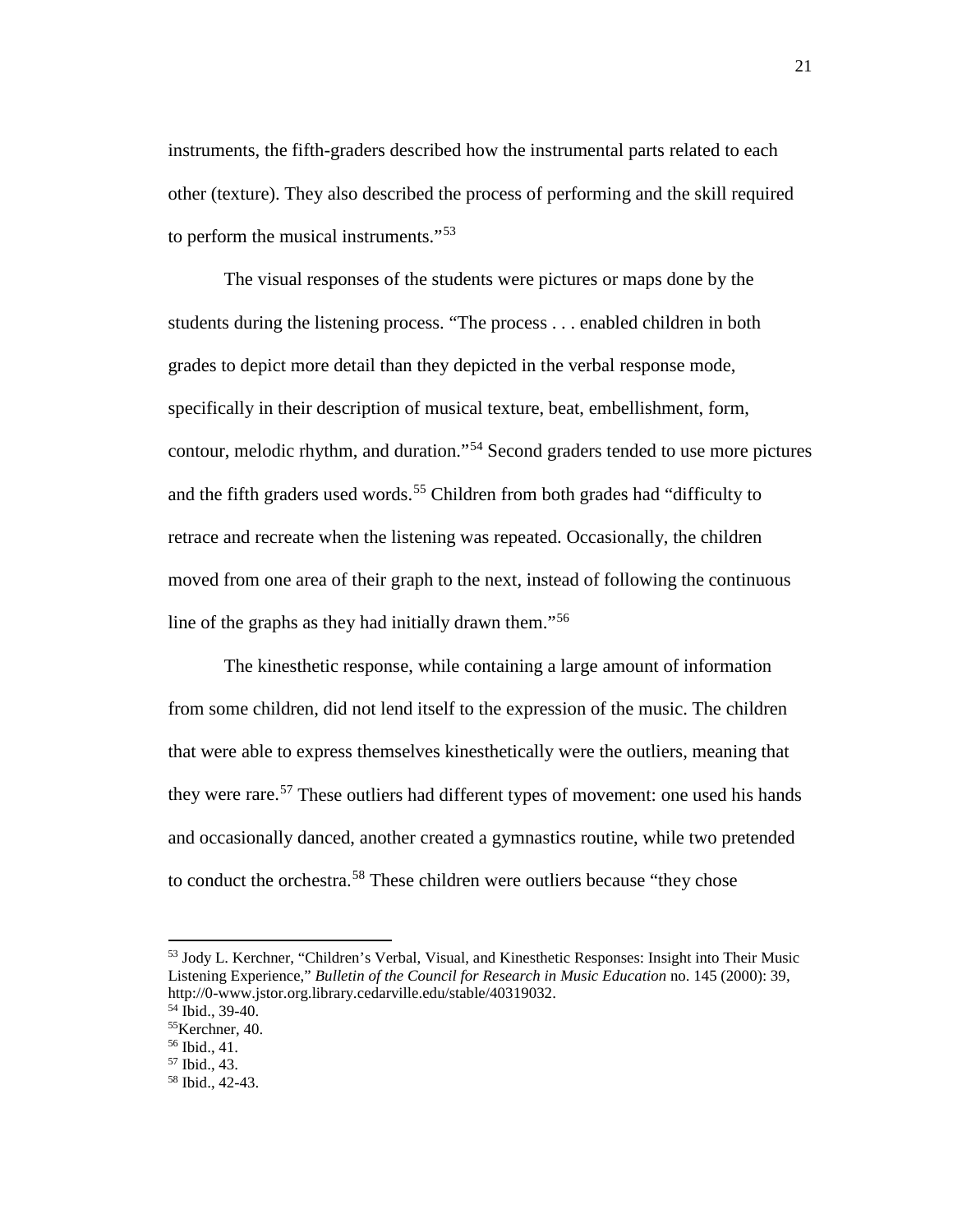continuous motion that enabled them to react, consciously or unconsciously, to the musical events as they unfolded. Their gestures were replete with detailed musical information that they did not verbally describe."<sup>[59](#page-22-0)</sup> Three out of four of the children were in the fifth grade.

Kerchner did not include singing as part of the verbal component, although almost half of the children did sing when describing the music.<sup>[60](#page-22-1)</sup> "The most frequent" use of singing occurred as the students attempted to verbally describe rhythmic and/or melodic features of the primary thematic material." There was also a large use of vocal sounds; for example, when one student "found it difficult to find the correct term for the 'shrill flute' (trumpet trill), he used his voice to demonstrate the fluttering sound of the trill."<sup>[61](#page-22-2)</sup>

Probably the most important observation in that study was that all the children compared the *Brandenburg Concerto* to music with which they were familiar from other sources. This observation is important for teachers because it should affect how we introduce music to our students. When teachers introduce new pieces, styles, periods, or genres of music, they should compare them with concepts already familiar to the students. This is also why teachers should encourage students to listen to many different types of music.

<sup>59</sup> Ibid., 43.  $\overline{\phantom{a}}$ 

<span id="page-22-1"></span><span id="page-22-0"></span> $60$  Ibid.

<span id="page-22-2"></span><sup>61</sup> Kerchner, 44.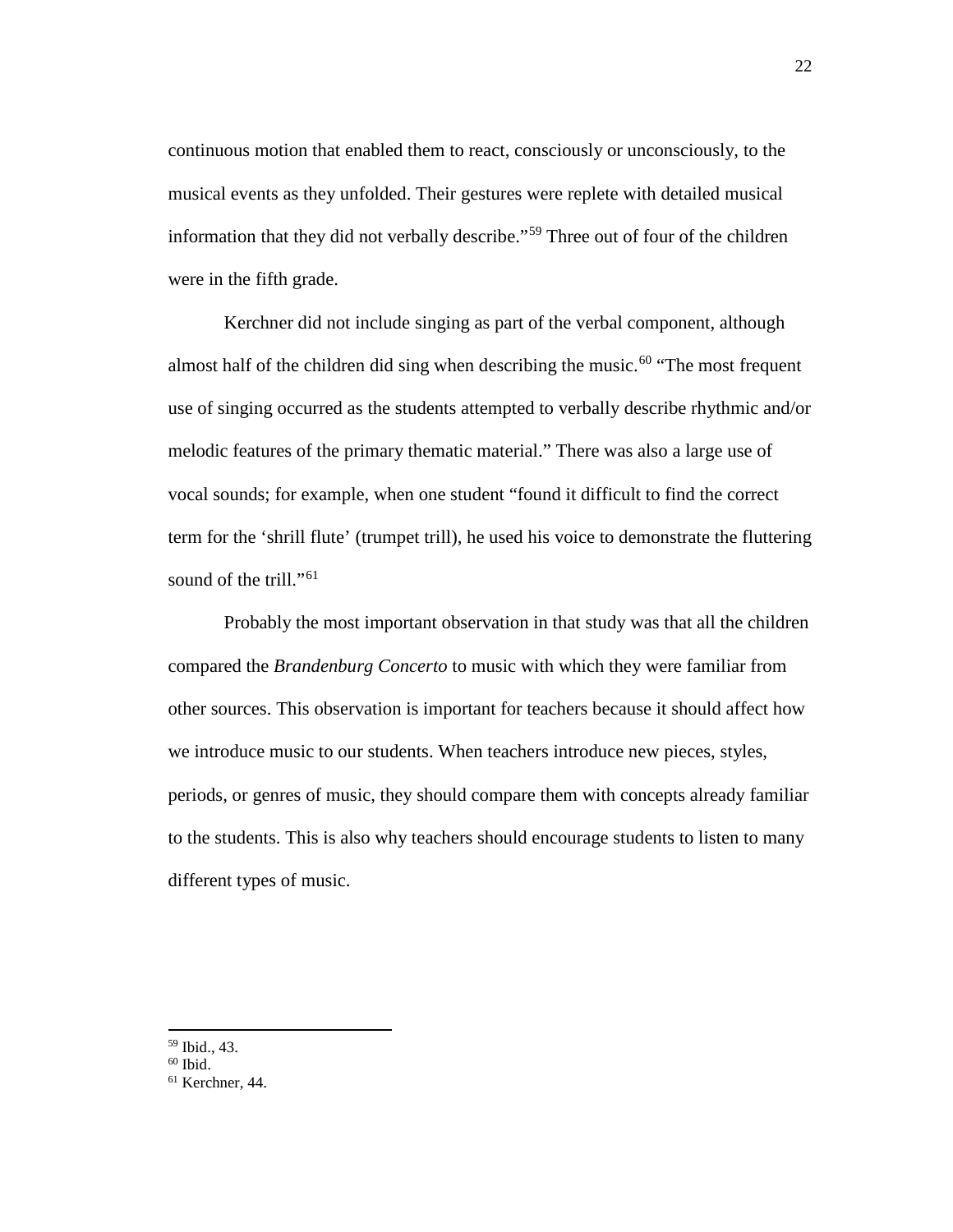Everyone knows the experience of getting a song "stuck in your head," to sing or hum it over and over. As would be expected, evidence shows that when children are familiar with melodies, they are better able to perform them.

The results of the study indicate that familiarity with a melody facilitated children's learning of the melody at the piano. After a brief instruction session, children familiar with the melody played more correct notes when performing the melody than did children not familiar with the melody. Why does familiarity with the melody lead to greater note accuracy in performance? It is apparent that familiarity with the melody provided children with knowledge of the target response, allowing them to detect errors. $62$ 

The ability to detect errors is important in learning to play music. Since most of the learning done under private study is done in self-study or practice, it is important that a child be able to self-correct. A study by Alfredo Bautista et al*.* of piano students' conceptions of music scores found that there are five different classifications on how piano students understand music notation: (1) "musical scores as collections of symbols to be processed," (2) "musical scores as collections of technical problems to be solved," (3) "musical scores as external representations that begin to be seen as possessing an internal grammar," (4) "musical scores as external representations that can be syntactically understood, performed, and communicated," (5) "musical scores as external representations that can also be analyzed as a whole."<sup>[63](#page-23-1)</sup> These classifications are put in order of ascending complexity.

<span id="page-23-1"></span><span id="page-23-0"></span> $62$  Frewen, 329.<br> $63$  Alfredo Bautista, Ma Del Put Perez Echeverria, J. Ignaclo Pozo, and Barbara M. Brizuela, "Piano Students' Conceptions of Musical Scores as External Representations: A Cross-Sectional Study," *Journal of Research in Music Education* 57, no.3 (2009): 194-195, http://0 www.jstor.org.library.cedarville.edu/stable/40343726.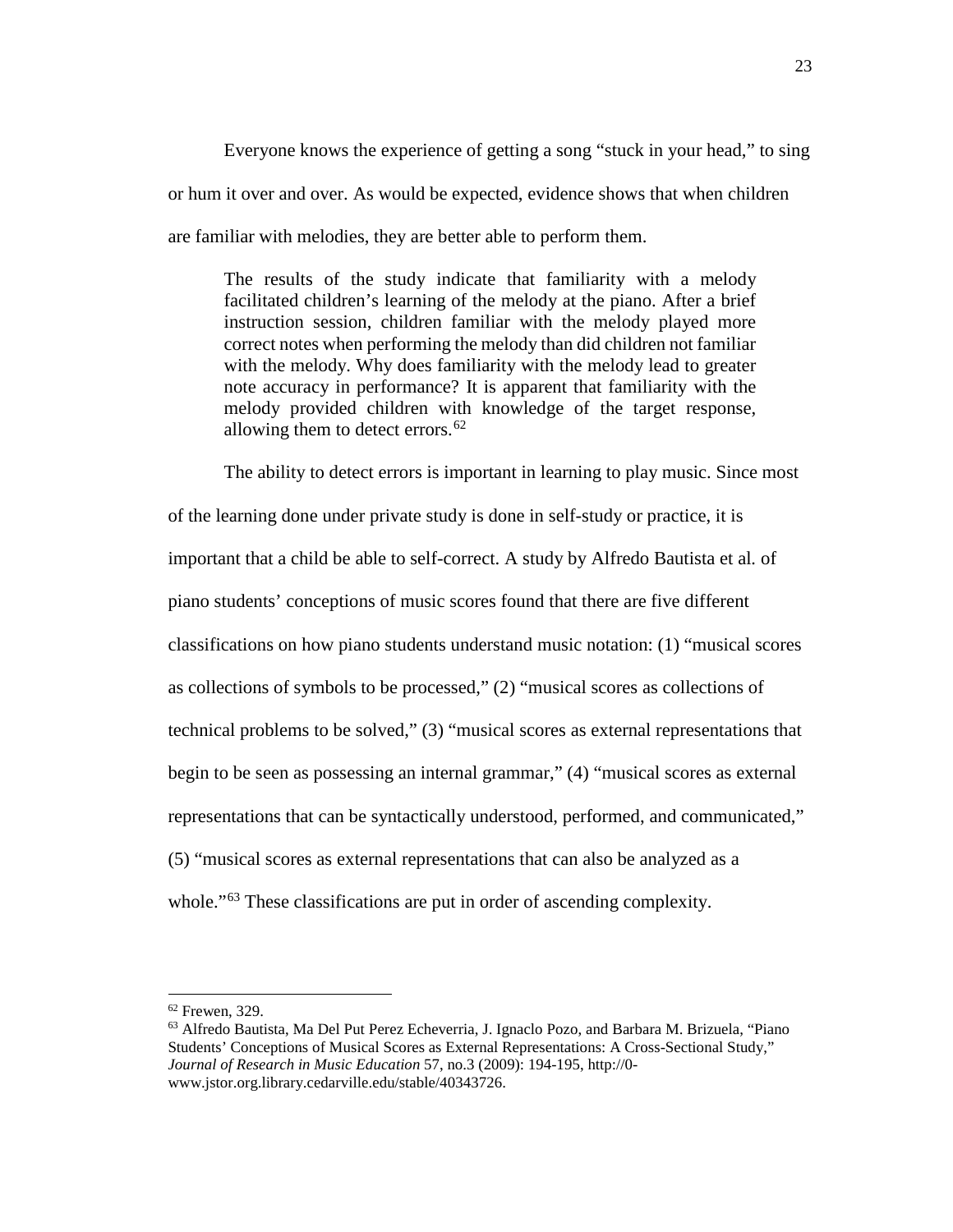This study mostly focused on students twelve years and older, but it is insightful that the majority of students between the ages of twelve to fourteen were in the first classification.<sup>[64](#page-24-0)</sup> Since these classifications were put in order of complexity, it could be assumed that students between the ages of five to ten would also be in the same classification as the twelve- to fourteen-year-old students. For most normal elementary students, then, music notation would be seen as a collection of symbols that would need to be processed. To process any type of symbol, it is important that the student be able to remember and recall what the meaning is of each symbol.

In a study by Siu-Lan Tan about looking at beginner's intuitions about musical notation found that adult beginners had logical misconceptions about music notation.<sup>[65](#page-24-1)</sup> The author's conclusion is helpful in working with much younger students. It is important to pay "close attention to the wording, imagery, metaphors, and even gestures that beginning students use" because it "may give teachers clues about how their students are making sense of the symbols and rules of music."<sup>[66](#page-24-2)</sup> While asking a child what they think a symbol means, it might not be the best approach because it may encourage the development of incorrect meanings. "One reason that beginning students might repeat the same errors may be that they are fluctuating between their initial intuitions of what symbols might mean and the conventionally 'correct' meanings (which may be *counter*-intuitive to them)."

<span id="page-24-0"></span><sup>64</sup> Ibid., 194.

<span id="page-24-2"></span><span id="page-24-1"></span><sup>65</sup> Siu-Lan Tan, "Beginners' Intuitions about Musical Notation," *College Music Symposium* 42, (2002): 138, http://0-www.jstor.org.library.cedarville.edu/stable/40374428. 66 Tan, 139.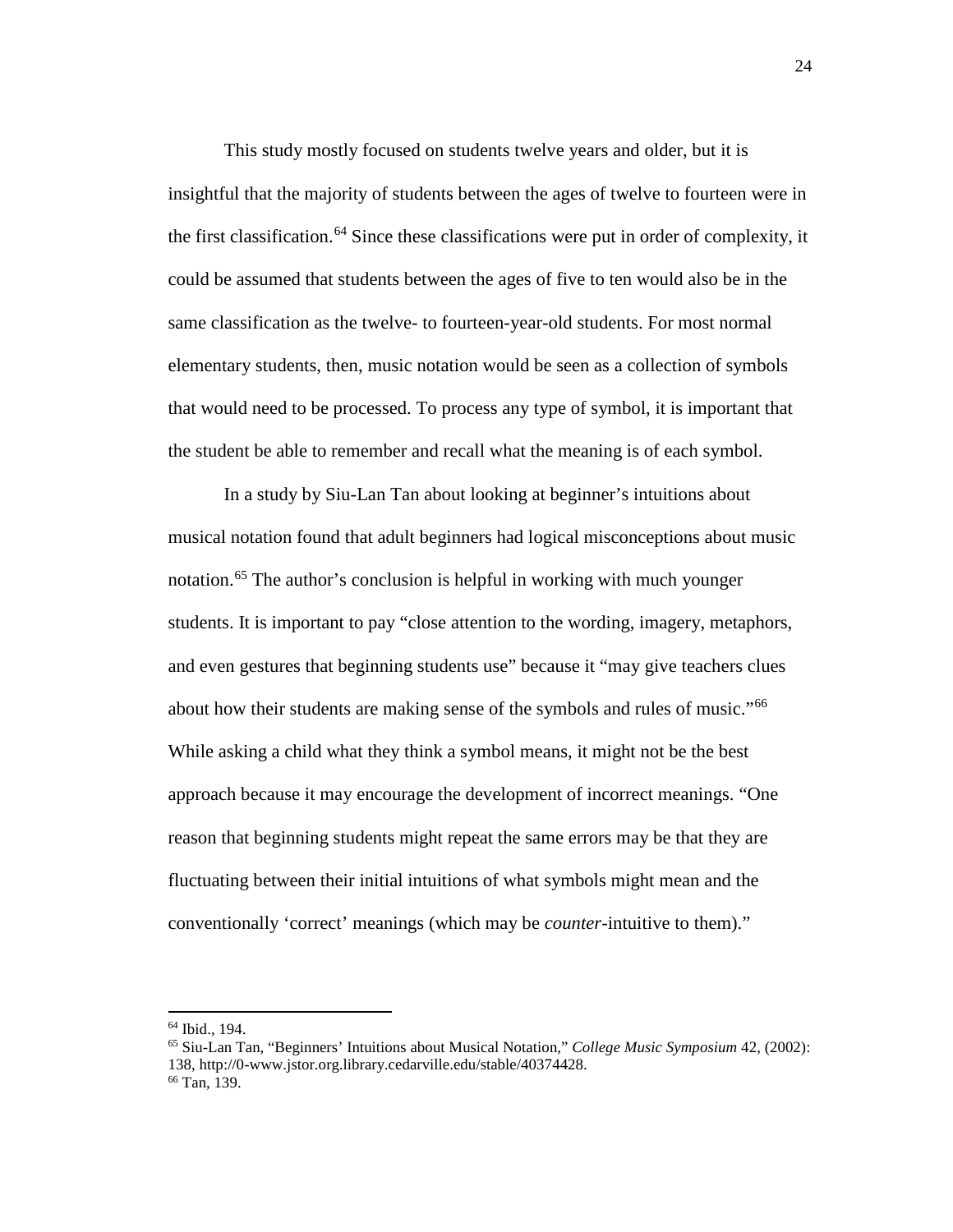For this reason, Tan encouraged the use of the "sound before symbol" approach when teaching children. In this method a child becomes familiar with the sound before the symbol is introduced. "In this way, symbols are introduced as memory prompts for musical concepts, sounds, actions, and feelings that have already been made familiar–as opposed to visual labels for ideas which are not yet meaningful to them."[67](#page-25-0) This approach has merit, especially with children that may struggle or be delayed with reading.

#### **Conclusion**

The aim of this discussion is to encourage the teachers' understanding of the importance of the physical and cognitive connections in their students. Teachers should find creative ways of encouraging this connection in children. It might mean walking away from the piano and dancing the waltz with a child so she can feel the beat of a 3/4 time signature or asking the child to demonstrate a forte sound and then compare that sound with her teacher's forte sound.

Learning the piano is a very complex process. It is important when working with children that teachers understand how, and even why, their students process information the way they do. A child's mental and cognitive perception of music notation and sound shapes not only their thought process, but also their physical actions in making the music. Children have a great capacity to learn, but teachers should be aware of what is happening in the background of their students' learning. If

<span id="page-25-0"></span> $67$  Ibid.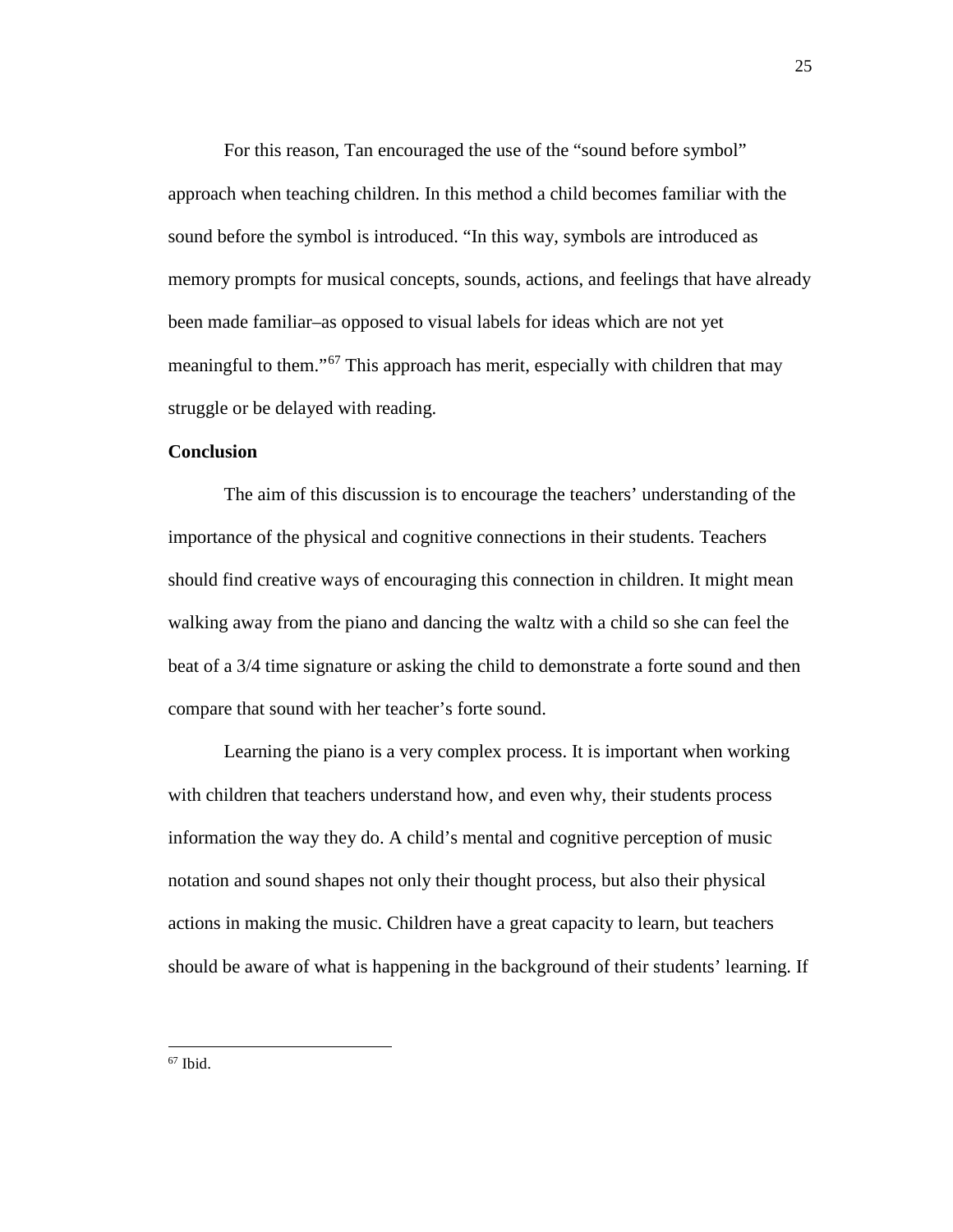problems or challenges arise, it is important to know if it is because of a physical difficulty or a cognitive misconception and where this difficulty or misconception arises. What our students know is how they will play.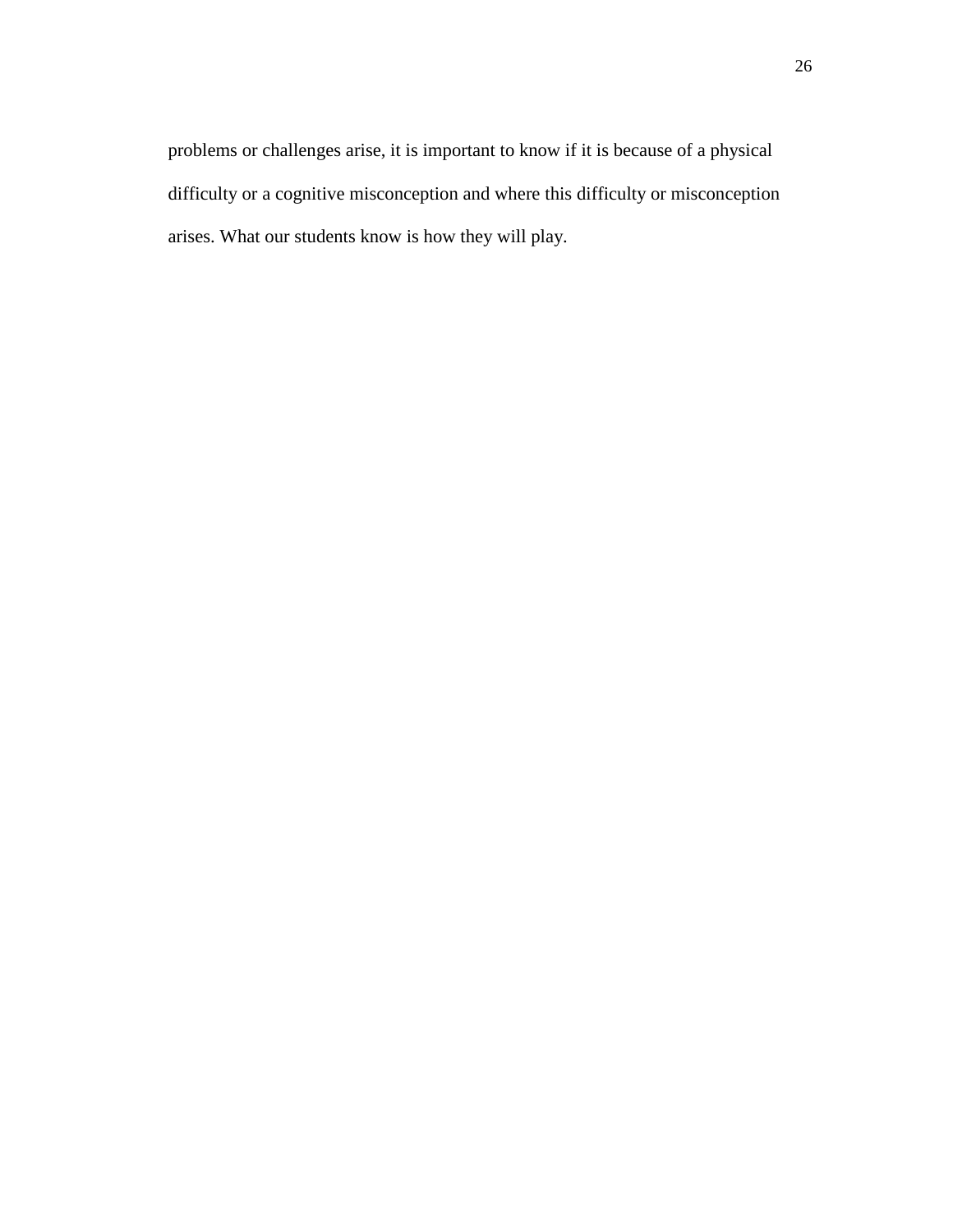#### **Bibliography**

- Aamodt, Sandra and Sam Wang. *Welcome to your Child's Brain.* New York: Bloomsbury, 2011.
- Bautista, Alfredo, Ma Del Put Perez Echeverria, J. Ignaclo Pozo, and Barbara M. Brizuela. "Piano Students' Conceptions of Musical Scores as External Representations: A Cross-Sectional Study." *Journal of Research in Music Education* 57, no.3 (2009): 181-202. http://0 www.jstor.org.library.cedarville.edu/stable/40343726.
- Colwell, Richard, ed., MENC Handbook of Musical Cognition and Development. Oxford: Oxford University Press, 2006.
- Colwell, Richard, and Peter R. Webster, eds., *MENC Handbook of Research on Music Learning. Vol. 1, Strategies.* Oxford: Oxford University Press, 2011.

———. *MENC Handbook of Research on Music Learning. Vol. 2, Applications.*  Oxford: Oxford University Press, 2011.

- Covington, Kate. "The Mind's Ear: I Hear Music and No One is Performing." *College Music Symposium* 24 (2005): 25-41. http://www.jstor.org/stable/40374518.
- Frewen, Katherine Goins. "Effects of Familiarity with a Melody Prior to Instruction on Children's Piano Performance Accuracy*." Journal of Research in Music Education* 57, no.4 (2010): 320-333. http://0 www.jstor.org.library.cedarville.edu/stable/40666499.
- Habib, Michel, and Mireille Besson. "What do Music Training and Musical Experience Teach Us About Brain Plasticity?" *Music Perception: An Interdisciplinary Journal* 26, no. 3 (2009): 279-285. http://www.jstor.org/stable/10.1525/mp.2009.26.3.279.
- Halsband, Ulrike, Ferdinand Binkosfski, and Max Camp. "The Role of the Perception of Rhythmic Grouping in Musical Performance: Evidence from Motor-Skill Development in Piano Playing." *Music Perception: An Interdisciplinary Journal* 11, no.3 (1994): 265-288. http://www.jstor.org/stable/40285623.
- Hayward, Coral M., and Joyce Eastlund Gromko. "Relationships among Music Sight-Reading and Technical Proficiency, Spatial Visualization, and Aural Discrimination." *Journal of Research in Music Education* 57, no. 1 (2009): 26-36. http://www.jstor.org/stable/40204946.
- Karni, Avi, and Gundela Meyer, Christine Rey-Hipolito, et al. "The Acquisition of Skilled Motor Performance: Fast and Slow Experience-Driven Changes in Primary Motor Cortex." *Proceedings of National Academy of Sciences of the*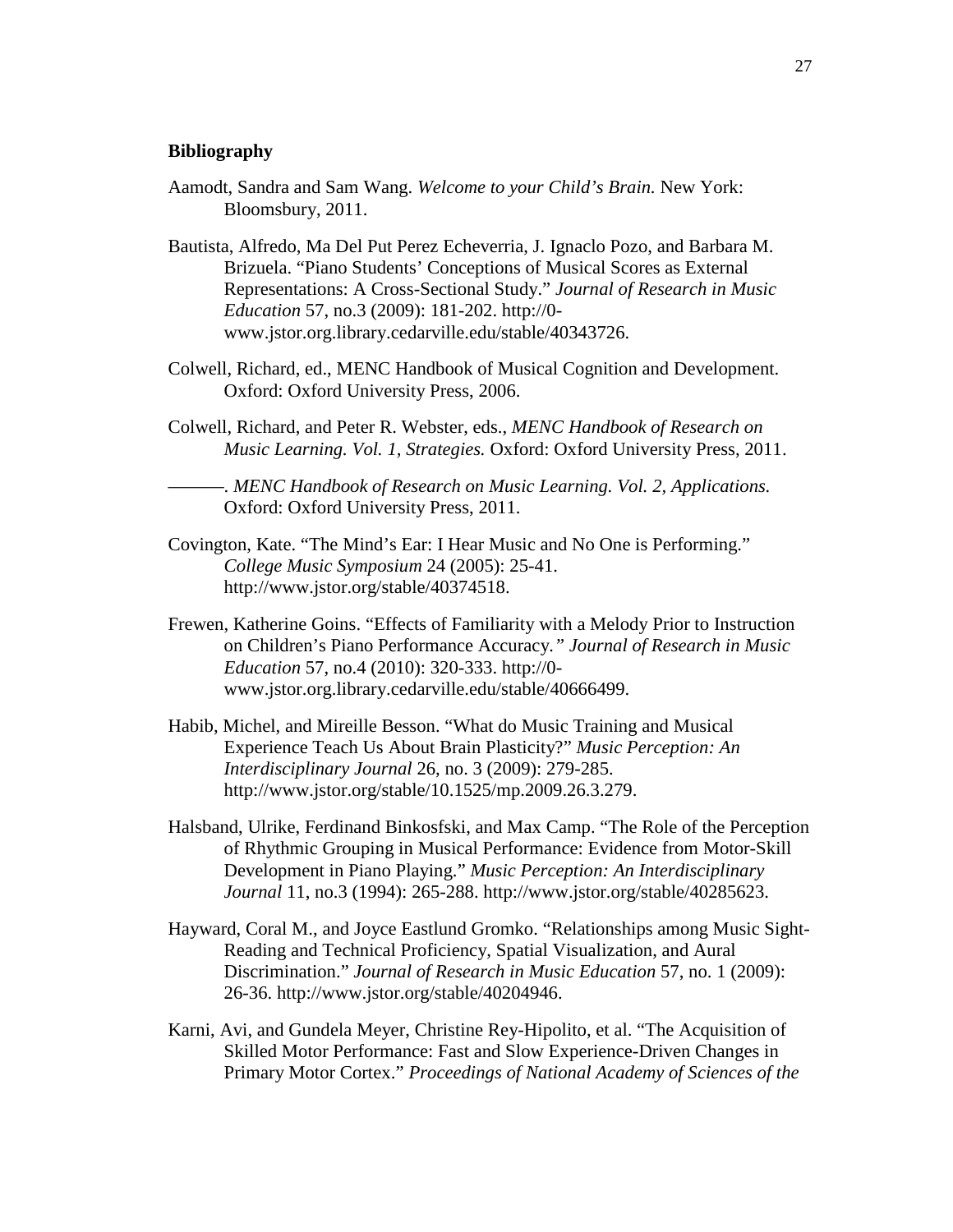*United States of America* 95, no. 3 (1998): 861-868. http://0 www.jstor.org.library.cedarville.edu/stable/44200.

- Kerchner, Jody L. "Children's Verbal, Visual, and Kinesthetic Responses: Insight into Their Music Listening Experience." *Bulletin of the Council for Research in Music Education* no. 145 (2000): 31-50. http://0 www.jstor.org.library.cedarville.edu/stable/40319032.
- Leohr, Janeen D., and Caroline Palmer. "Subdividing the Beat: Auditory and Motor Contributions to Synchronization." *Music Perception: An Interdisciplinary Journal* 26, no.5 (2009): 415-425. http://www.jstor.org.library.cedarville.edu/stable/10.1525/mp.2009.26.5.415.
- Madell, Jaime and Sylvie Hébert. "Eye Movements and Music Reading: Where Do We Look Next?" *Music Perception: An Interdisciplinary Journal* 26, no. 2 *(*December 2008): 157-170. http://www.jstor.org/stable/10.1525/mp.2008.26.2.157.
- Overy, Katie and Istvan Molnar-Szakacs. "Being Together in Time: Musical Experience and the Mirror Neuron System." *Music Perception: An Interdisciplinary Journal* 26, no.5 (2009): 489-504. http://0www.jstor.org.library.cedarville.edu/stable/10.1525/mp.2009.26.5.489.
- Ristad, Eloise. *A Soprano on Her Head: Right-Side-Up Reflections on Life and Other Performances.* Utah: Real People Press, 1982.
- Rose, F. Clifford, ed. *Neurology of Music.* London: Imperial College Press, 2010.
- Sergent, Justine, Eric Zuck, Sean Terriah, and Brennan MacDonalk. "Distributed Neural Network Underlying Musical Sight-Reading and Keyboard Performance." *Science* 257, no. 5066 (1992): 105-109. http://www.jstor.org/stable/2877445.
- Stecher, Mariam B., and Hugh McElheny. *Joy and Learning through Music and Movement Improvisations.* New York: Macmillan Publishing Co., Inc., 1972.
- Stinson, William J., ed. *Moving and Learning for the Young Child.* Reston: American Alliance for Health, Physical Education, Recreation, and Dance, 1990.
- Siu-Lan Tan. "Beginners' Intuitions about Musical Notation." *College Music Symposium* 42 (2002): 131-141. http://0 www.jstor.org.library.cedarville.edu/stable/40374428.
- Westney, William. *The Perfect Wrong Note: Learning to Trust Your Musical Self.*  New Jersey: Amadeus Press, 2006.